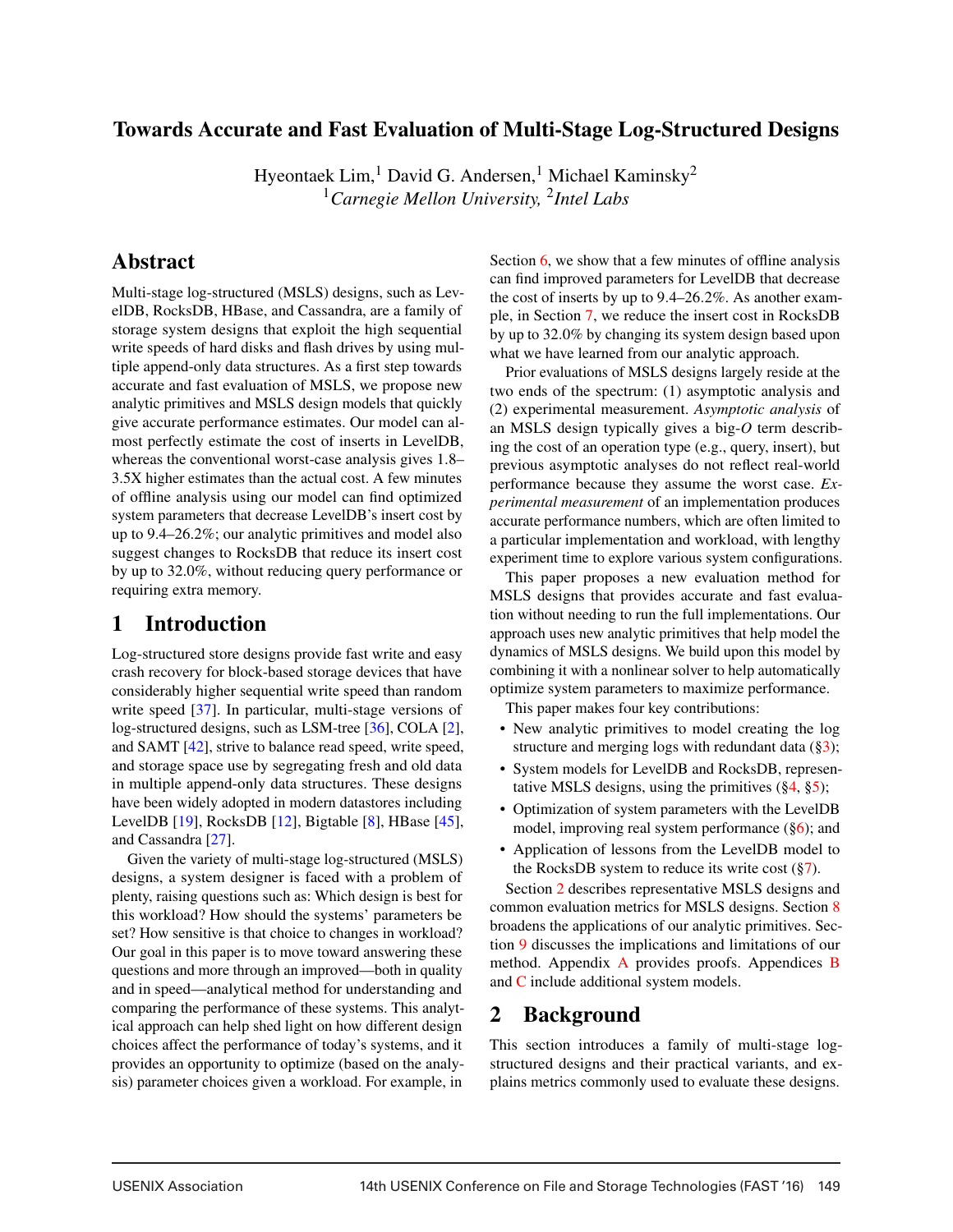#### 2.1 Multi-Stage Log-Structured Designs

A multi-stage log-structured (MSLS) design is a storage system design that contains multiple append-only data structures, each of which is created by sequential writes; for instance, several designs use sorted arrays and tables that are often called *SSTables* [19, 42]. These data structures are organized as *stages*, either logically or physically, to segregate different classes of data—e.g., fresh data and old data, frequently modified data and static data, small items and large items, and so forth. *Components* in LSM-tree [36] and *levels* in many designs [2, 19, 42] are examples of stages.

MSLS designs exploit the fast sequential write speed of modern storage devices. On hard disk and flash drives, sequential writes are up to an order of magnitude faster than random writes. By restricting most write operations to incur only sequential I/O, MSLS can provide fast writes.

Using multiple stages reduces the I/O cost for data updates. Frequent changes are often contained within a few stages that either reside in memory and/or are cheap to rewrite—this approach shares the same insight as the generational garbage collection used for memory management [25, 28]. The downside is that the system may have to search in multiple stages to find a single item because the item can exist in any of these stages. This can potentially reduce query performance.

The system moves data between stages based upon certain criteria. Common conditions are the byte size of the data stored in a stage, the age of the stored data, etc. This data migration typically reduces the total data volume by merging multiple data structures and reducing the redundancy between them; therefore, it is referred to as "compaction" or "merge."

MSLS designs are mainly classified by how they organize log structures and how and when they perform compaction. The data structures and compaction strategy significantly affect the cost of various operations.

#### 2.1.1 Log-Structured Merge-Tree

The log-structured merge-tree (LSM-tree) [36] is a writeoptimized store design with two or more components, each of which is a tree-like data structure [35]. One component  $(C_0)$  resides in memory; the remaining components  $(C_1, C_2,...)$  are stored on disk. Each component can hold a set of items, and multiple components can contain multiple items of the same key. A lower-numbered component always stores a newer version of the item than any higher-numbered component does.

For query processing, LSM-tree searches in potentially multiple components. It starts from  $C_0$  and stops as soon as the desired item is found.

Handling inserts involves updating the in-memory component and merging data between components. A new entry is inserted into  $C_0$  (and is also logged to disk for crash



Figure 1: A simplified overview of LevelDB data structures. Each rectangle is an SSTable. Note that the x-axis is the key space; the rectangles are not to scale to indicate their byte size. The memtable and logs are omitted.



Figure 2: Compaction between two levels in LevelDB.

recovery), and the new item is migrated over time from  $C_0$  to  $C_1$ , from  $C_1$  to  $C_2$ , and so on. Frequent updates of the same item are coalesced in  $C_0$  without spilling them to the disk; cold data, in contrast, remains in  $C_1$  and later components which reside on low-cost disk.

The data merge in LSM-tree is mostly a sequential I/O operation. The data from  $C_l$  is read and merged into  $C_{l+1}$ , using a "rolling merge" that creates and updates nodes in the  $C_{l+1}$  tree incrementally in the key space.

The authors of LSM-tree suggested maintaining component sizes to follow a geometric progression. The size of a component is *r* times larger than the previous component size, where *r* is commonly referred to as a "growth factor," typically between 10 and 20. With such size selection, the expected I/O cost per insert by the data migration is  $O((r+1)\log_r N)$ , where *N* is the size of the largest component, i.e., the total number of unique keys. The worst-case lookup incurs  $O(\log_r N)$  random I/O by accessing all components, if finding an item in a component costs  $O(1)$  random I/O.

#### 2.1.2 LevelDB

LevelDB [19] is a well-known variant of LSM-tree. It uses an in-memory table called a memtable, on-disk log files, and on-disk SSTables. The memtable plays the same role as  $C_0$  of LSM-tree, and write-ahead logging is used for recovery. LevelDB organizes multiple levels that correspond to the components of LSM-tree; however, as shown in Figure 1, LevelDB uses a set of SSTables instead of a single tree-like structure for each level, and LevelDB's first level (level-0) can contain duplicate items across multiple SSTables.

Handing data updates in LevelDB is mostly similar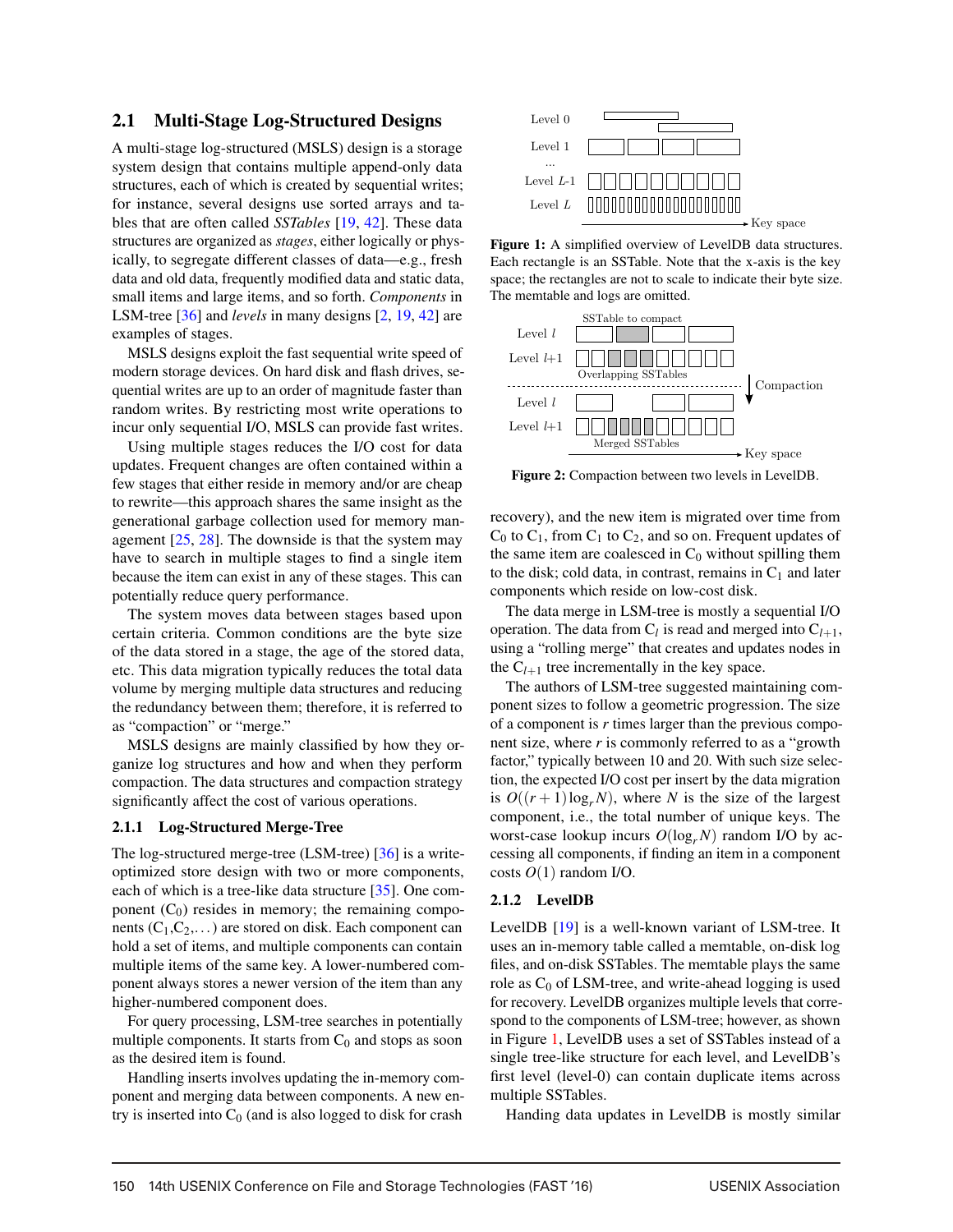to LSM-tree with a few important differences. Newly inserted data is stored in the memtable and appended to a log file. When the log size exceeds a threshold (e.g.,  $4 \text{ Mi} \text{B}^1$ ), the content of the memtable is converted into an SSTable and inserted to level-0. When the table count in level-0 reaches a threshold (e.g., 4), LevelDB begins to migrate the data of level-0 SSTables into level-1. For level-1 and later levels, when the aggregate byte size of SSTables in a level reaches a certain threshold, LevelDB picks an SSTable from that level and merges it into the next level. Figure 2 shows the compaction process; it takes all next-level SSTables whose key range overlaps with the SSTable being compacted, replacing the next-level SSTables with new SSTables containing merged items.

The SSTables created by compaction follow several invariants. A new SSTable has a size limit (e.g., 2 MiB), which makes the compaction process incremental. An SSTable cannot have more than a certain amount of overlapping data (e.g., 20 MiB) in the next level, which limits the future cost of compacting the SSTable.

LevelDB compacts SSTables in a circular way within the key space for each level. Fine-grained SSTables and round-robin SSTable selection have interesting implications in characterizing LevelDB's write cost.

There are several variants of LevelDB. A popular version is RocksDB [12], which claims to improve write performance with better support for multithreading. Unlike LevelDB, RocksDB picks the largest SSTable available for concurrent compaction. We discuss the impact of this strategy in Section 7. RocksDB also supports "universal compaction," an alternative compaction strategy that trades read performance for faster writes.

We choose to apply our analytic primitives and modeling techniques to LevelDB in Section 4 because it creates interesting and nontrivial issues related to its use of SSTables and incremental compaction. We show how we can analyze complex compaction strategies such as RocksDB's universal compaction in Section 5.

#### 2.2 Common Evaluation Metrics

This paper focuses on analytic metrics (e.g., per-insert cost factors) more than on experimental metrics (e.g., insert throughput represented in MB/s or kOPS).

Queries and inserts are two common operation types. A query asks for one or more data items, which can also return "not found." An insert stores new data or updates existing item data. While it is hard to define a cost metric for every type of query and insert operation, prior studies extensively used two metrics defined for the *amortized I/O cost per processed item*: read amplification and write amplification.

Read amplification (RA) is the expected number of random read I/O operations to serve a query, assuming



Figure 3: Write amplification is an important metric; increased write amplification decreases insert throughput on LevelDB.

that the total data size is much larger than the system memory size, which translates to the expected I/O overhead of query processing [7, 29]. RA is based on the fact that random I/O access on disk and flash is a critical resource for query performance.

Write amplification (WA) is the expected amount of data written to disk or flash per insert, which measures the I/O overhead of insert processing. Its concept originates from a metric to measure the efficiency of the flash translation layer (FTL), which stores blocks in a log structurelike manner; WA has been adopted later in key-value store studies to project insert throughput and estimate the life expectancy of underlying flash drives [12, 19, 29, 30, 43].

WA and insert throughput are inversely related. Figure 3 shows LevelDB's insert throughput for 1 kB items on a fast flash drive. $2$  We vary the total data volume from 1 GB to 10 GB and examine two distributions for the key popularity, uniform and Zipf. Each configuration is run 3 times. Workloads that produce higher WA (e.g., larger data volume and/or uniform workloads) have lower throughput.

In this paper, our main focus is WA. Unlike RA, whose effect on actual system performance can be reduced by dedicating more memory for caching, the effect of WA cannot be mitigated easily without changing the core system design because the written data must be eventually flushed to disk/flash to ensure durability. For the same reason, we do not to use an extended definition of WA that includes the expected amount of data *read* from disk per insert. We discuss how to estimate RA in Section 8.

### 3 Analytic Primitives

Our goal in later sections is to create simple but accurate models of the write amplification of different MSLS designs. To reach this goal, we first present three new analytic primitives, Unique, Unique−1, and Merge, that form the basis for those models. In Sections 4 and 5, we show how to express the insert and growth behavior of LevelDB and RocksDB using these primitives.

<sup>&</sup>lt;sup>1</sup>Mi denotes  $2^{20}$ . k, M, and G denote  $10^3$ ,  $10^6$ , and  $10^9$ , respectively.

<sup>2</sup>We use Intel® SSDSC2BB160G4T with fsync enabled for LevelDB.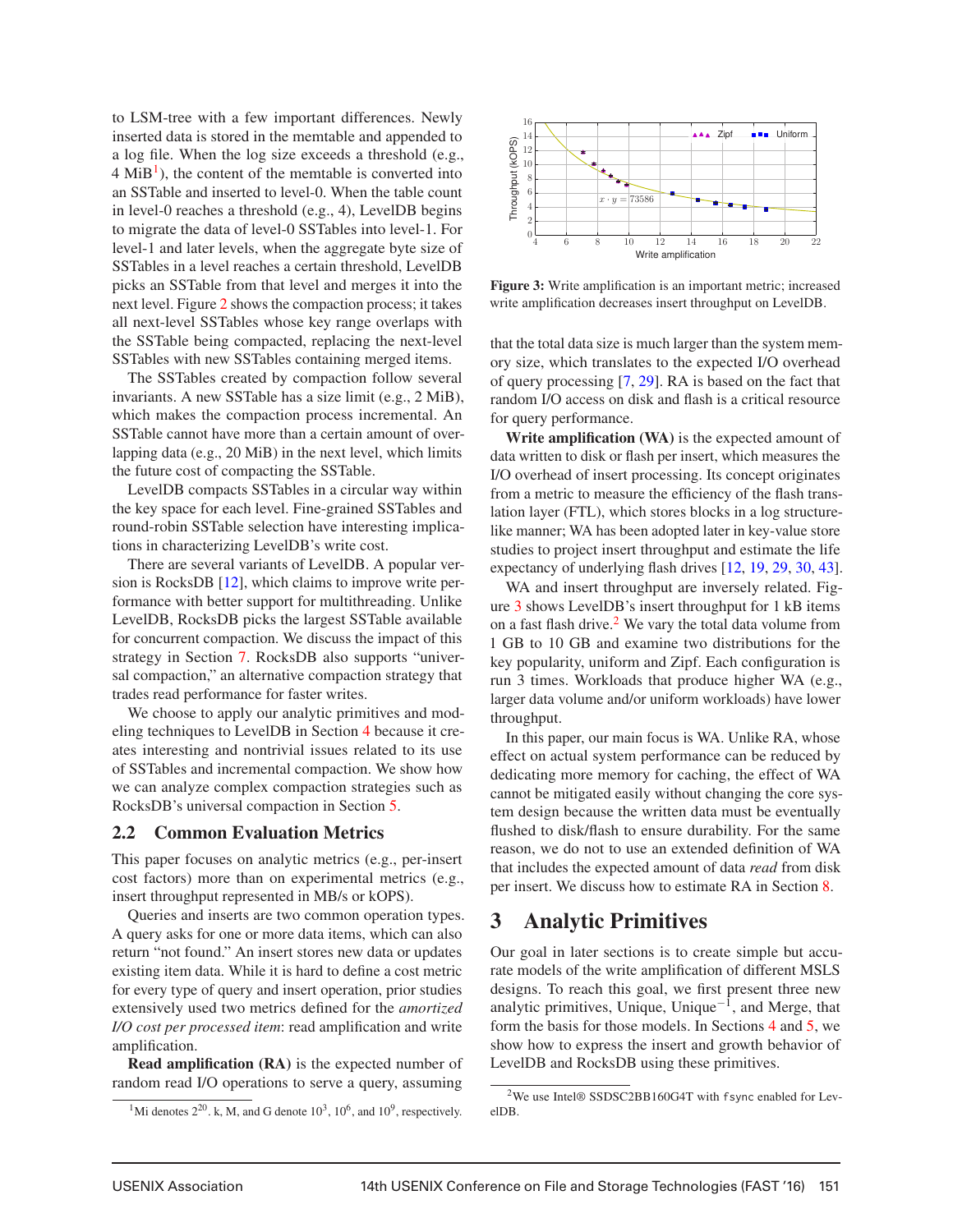#### 3.1 Roles of Redundancy

Redundancy has an important effect on the behavior of an MSLS design. Any given table store (SSTable, etc.) contains at most one entry for a single key, no matter how many inserts were applied for that key. Similarly, when compaction merges tables, the resulting table will also contain only a single copy of the key, no matter how many times it appeared in the tables that were merged. Accurate models must thus consider redundancy.

Asymptotic analyses in prior studies ignore redundancy. Most analyses assume that compactions observe no duplicate keys from insert requests and input tables being merged [2, 19]. The asymptotic analyses therefore give the same answer regardless of skew in the key popularity; it ignores whether all keys are equally popular or some keys are more popular than others. It also estimates only an upper bound on the compaction cost—duplicate keys mean that less total data is written, lowering real-world write amplification.

We first clarify our assumptions and then explain how we quantify the effect of redundancy.

#### 3.2 Notation and Assumptions

Let *K* be the key space. Without loss of generality, *K* is the set of all integers in  $[0, N-1]$ , where *N* is the total number of unique keys that the workload uses.

A discrete random variable *X* maps an insert request to the key referred to by the request.  $f_X$  is the probability mass function for *X*, i.e.,  $f_X(k)$  for  $k \in K$  is the probability of having a specific key *k* for each insert request, assuming the keys in the requests are independent and identically distributed (i.i.d.) and have no spatial locality in popularity. As an example, a Zipf key popularity is defined as  $f_X(h(i)) = (1/i^s) / (\sum_{n=1}^{N} 1/n^s)$ , where *s* is the skew and  $h$  maps the rank of each key to the key.<sup>3</sup> Since there is no restriction on how  $f_X$  should look, it can be built from a key popularity distribution inferred by an empirical workload characterization [1, 38, 49].

Without loss of generality,  $0 < f_X(k) < 1$ . We can remove any key *k* satisfying  $f_X(k) = 0$  from *K* because *k* will never appear in the workload. Similarly,  $f_X(k) = 1$ degenerates to a workload with exactly one key, which is trivial to analyze.

A table is a set of the items that contains no duplicate keys. Tables are constructed from a sequence of insert requests or merges of other tables.

*L* refers to the total number of standard levels in an MSLS design. *Standard* levels include only the levels that follow the invariants of the design; for example, the level-0 in LevelDB does not count towards *L* because level-0



Figure 4: Unique key count as a function of request count for 100 million unique keys, with varying Zipf skew (*s*).

contains overlapping tables, while other levels do not, and has a different compaction trigger that is based on the table count in the level, not the aggregate size of tables in a level. *L* is closely related to read amplification; an MSLS design may require *L* random I/Os to retrieve an item that exists only in the last level (unless the design uses additional data structures such as Bloom filters [5]).

To avoid complicating the analysis, we assume that all items have equal size (e.g., 1000 bytes). This assumption is consistent with YCSB [11], a widely-used key-value store benchmark. We relax this assumption in Section 8.

### 3.3 Counting Unique Keys

A sequence of insert requests may contain duplicate keys. The requests with duplicate keys overwrite or modify the stored values. When storing the effect of the requests in a table, only the final (combined) results survive. Thus, a table can be seen as a set of distinct keys in the requests.

We first formulate Unique, a function describing the expected number of unique keys that appear in *p* requests:

### Definition 1.

Unique(*p*) := *N* −  $\sum_{k \in K} (1 - f_X(k))^p$  for  $p \ge 0$ .

Theorem 1. Unique(*p*) *is the expected number of unique keys that appear in p requests.*

Figure 4 plots the number of unique keys as a function of the number of insert requests for 100 million unique keys ( $N = 10<sup>8</sup>$ ). We use Zipf distributions with varying skew. The unique key count increases as the request count increases, but the increase slows down as the unique key count approaches the total unique key count. The unique key count with less skewed distributions increases more rapidly than with more skewed distributions until it is close to the maximum.

In the context of MSLS designs, Unique gives a hint about how many requests (or how much time) it takes for a level to reach a certain size from an empty state. With no or low skew, a level quickly approaches its full capacity and the system initiates compaction; with high skew, however, it can take a long time to accumulate enough keys to trigger compaction.

We examine another useful function, Unique<sup> $-1$ </sup>, which

<sup>&</sup>lt;sup>3</sup>Note that  $s = 0$  leads to a *uniform* key popularity, i.e.,  $f_X(k) =$  $1/N$ . We use  $s = 0.99$  frequently to describe a "skewed" or simply "Zipf" distribution for the key popularity, which is the default skew in YCSB [11].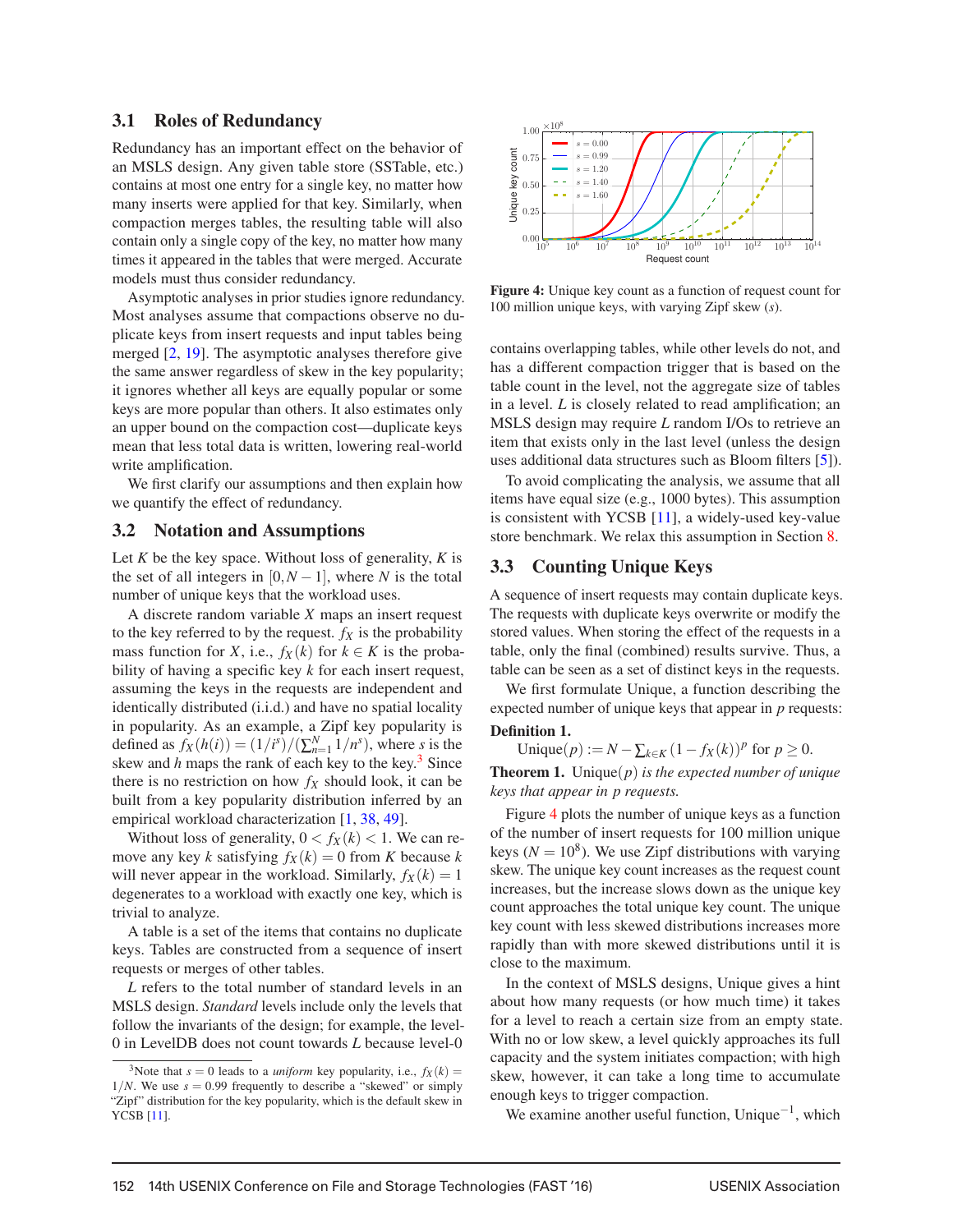

Figure 5: Isomorphism of Unique. Gray bars indicate a certain redundant key.

is the inverse function of Unique. Unique<sup> $-1(u)$ </sup> estimates the expected number of requests to observe *u* unique keys in the requests. $4$  By extending the domain of Unique to the real numbers, we can ensure the existence of Unique $^{-1}$ :

**Lemma 1.** Unique<sup> $-1(u)$ </sup> exists for  $0 \le u \le N$ .

We further extend the domain of Unique<sup> $-1$ </sup> to include *N* by using limits. Unique(∞):=  $\lim_{n\to\infty}$  Unique(*p*) = *N*; Unique<sup> $-1(N)$ </sup> := lim<sub>*u→N*</sub> Unique<sup> $-1(iu)$ </sup> = ∞.

It is straightforward to compute the value of Unique<sup> $-1(u)$ </sup> by solving Unique $(p) = u$  for *p* numerically or by approximating Unique and Unique<sup>-1</sup> with piecewise linear functions.

#### 3.4 Merging Tables

Compaction takes multiple tables and creates a new set of tables that contain no duplicate keys. Nontrivial cases involve tables with overlapping key ranges. For such cases, we can estimate the size of merged tables using a combination of Unique and Unique−1:

**Definition 2.** Merge $(u, v) :=$  Unique(Unique<sup>-1</sup> $(u)$  + Unique<sup> $-1$ </sup>(*v*)) for 0 ≤ *u*, *v* ≤ *N*.

**Theorem 2.** Merge $(u, v)$  *is the expected size of a merged table that is created from two tables of sizes u and v.*

In worst-case analysis, merging tables of size *u* and *v* results in a new table of size  $u + v$ , assuming the input tables contain no duplicate keys. The error caused by this assumption grows as  $u$  and  $v$  approach  $N$  and as the key popularity has more skew. For example, with 100 million  $(10^8)$  total unique keys and Zipf skew of 0.99, Merge $(10^7, 9 \times 10^7) \approx 9.03 \times 10^7$  keys, whereas the worst-case analysis expects  $10^8$  keys.

Finally, Unique is an isomorphism as shown in Figure 5. Unique maps the length of a sequence of requests to the number of unique keys in it, and Unique<sup> $-1$ </sup> does the opposite. Adding request counts corresponds to applying Merge to unique key counts; the addition calculates the length of concatenated request sequences, and Merge obtains the number of unique keys in the merged table. Translating the number of requests to the number of unique keys and vice versa makes it easy to build an MSLS model, as presented in Section 4.

### 3.5 Handling Workloads with Dependence

As stated in Section 3.2, our primitives assume i.i.d., that insertions are independent, yet real-world workloads can have dependence between keys. A common scenario is using composite keys to describe multiple attributes of a single entity  $[26, 34]$ : [book100|title], [book100|author], [book100|date]. Related composite keys are often inserted together, resulting in dependent inserts.

Fortunately, we can treat these dependent inserts as independent if each insert is independent of a large number of (but not necessarily all) other inserts handled by the system. The dependence between a few inserts causes little effect on the overall compaction process because compaction involves many keys; for example, the compaction cost difference between inserting keys independently and inserting 10 related keys sharing the same key prefix as a batch is only about 0.2% on LevelDB when the workload contains 1 million or more total unique keys (for dependent inserts, 100,000 or more independent key groups, each of which has 10 related keys). Therefore, our primitives give good estimates in many practical scenarios which lack strictly independent inserts.

## 4 Modeling LevelDB

This section applies our analytic primitives to model a practical MSLS design, LevelDB. We explain how the dynamics of LevelDB components can be incorporated into the LevelDB model. We compare the analytic estimate with the measured performance of both a LevelDB simulator and the original implementation.

We assume that the dictionary-based compression [10, 17, 21] is not used in logs and SSTables. Using compression can reduce the write amplification (WA) by a certain factor; its effectiveness depends on how compressible the stored data is. Section 8 discusses how we handle variable-length items created as a result of compression.

Algorithm 1 summarizes the WA estimation for LevelDB. unique() and merge() calculate Unique and Merge as defined in Section 3. dinterval() calculates DInterval, defined in this section.

### 4.1 Logging

LevelDB's write-ahead logging (WAL) writes roughly the same amount as the data volume of inserts. We do not need to account for key redundancy because logging does not perform redundancy removal. As a consequence,

 $4$  Unique<sup> $-1$ </sup> is similar to, but differs from, the generalized coupon collector's problem (CCP) [16]. Generalized CCP terminates *as soon as* a certain number of unique items has been collected, whereas Unique−<sup>1</sup> is merely defined as the inverse of Unique. Numerically, solutions of the generalized CCP are typically smaller than those of Unique−<sup>1</sup> due to CCP's eager termination.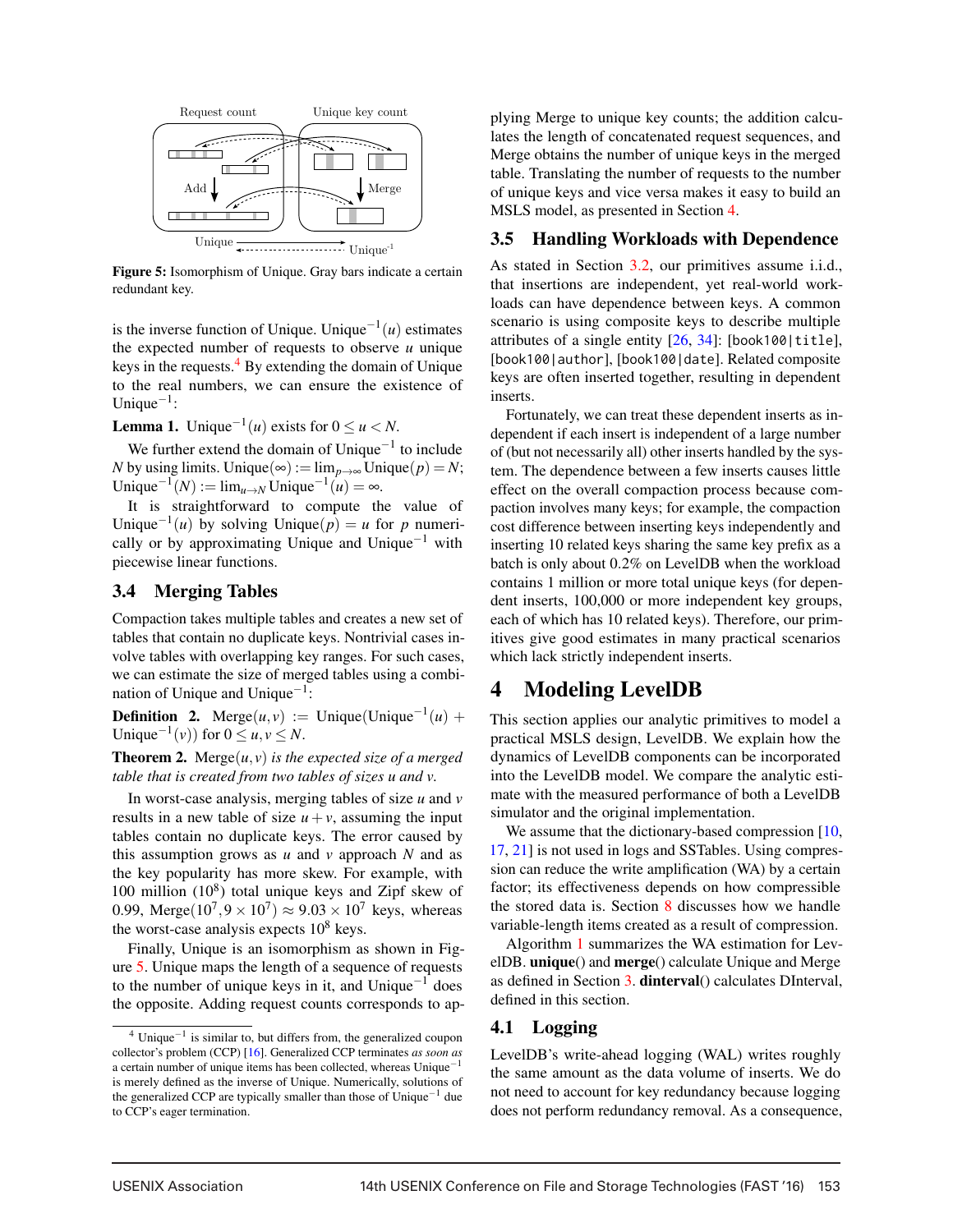```
1 // @param L maximum level
 2 // @param wal write-ahead log file size
3 // @param c0 level-0 SSTable count
4 // @param size level sizes
5 // @return write amplification
6 function estimateWA_LevelDB(L, wal, c0, size[]) {
     local 1, WA, interval[], write[];
8
9 // mem \rightarrow log
10 WA = 1;
11
12 // mem -> level-0
13 WA += unique(wal) / wal;
14
15 // level-0 -> level-1
16 interval[0] = wal \star c0:
17 write[1] = merge(unique(interval[0]), size[1]);
18 WA += write[1] / interval[0];
19
20 // level-l -> level-(l+1)
21 for (l = 1; l < L; l++) {
22 interval[1] = interval[1-1] + dinterval(size, 1);<br>23 write[1+1] = merge(unique(interval[11).
       write[1+1] = merge(unique(interval[1]),size[l+1]) + unique(interval[l]);
24 WA += write[l+1] / interval[l];
25 }
\frac{26}{27}return WA;
28 }
```
Algorithm 1: Pseudocode of a model of WA of LevelDB.

logging contributes 1 unit of WA (line #10). An advanced WAL scheme [9] can lower the logging cost below 1 unit.

### 4.2 Constructing Level-0 SSTables

LevelDB stores the contents of the memtable as a new SSTable in level-0 whenever the current log size reaches a threshold *wal*, which is 4 MiB by default.<sup>5</sup> Because an SSTable contains no redundant keys, we use Unique to compute the expected size of the SSTable corresponding to the accumulated requests; for every *wal* requests, LevelDB creates an SSTable of Unique(*wal*), which adds Unique(*wal*)/*wal* to WA (line #13).

### 4.3 Compaction

LevelDB compacts one or more SSTables in a level into the next level when any of the following conditions is satisfied: (1) level-0 has at least *c*0 SSTables; (2) the aggregate size of SSTables in a level- $l$  ( $1 \le l \le L$ ) reaches Size(*l*) bytes; or (3) an SSTable has observed a certain number of seeks from query processing. The original LevelDB defines  $c0 = 4$  SSTables<sup>6</sup> and Size(*l*) =  $10^l$  MiB. The level to compact is chosen based on the ratio of the current SSTable count or level size to the triggering condition, which can be approximated as prioritizing levels



Figure 6: Non-uniformity of the key density caused by the different compaction speed of two adjacent levels in the key space. Each rectangle represents an SSTable. Vertical dotted lines indicate the last compacted key; the rectangles right next to the vertical lines will be chosen for compaction next time.

in their order from 0 to *L* in the model. The seek trigger depends on the distribution of queries as well as of insert requests, which is beyond the scope of this paper.

We examine two quantities to estimate the amortized compaction cost: a certain interval (a request count) that is large enough to capture the average compaction behavior of level- $l$ , denoted as Interval $(l)$ ; and the expected amount of data written to level- $(l+1)$  during that interval, denoted as Write $(l + 1)$ . The contribution to WA by the compaction from level-*l* to level- $(l+1)$  is given by Write $(l+1)/$ Interval $(l)$  by the definition of WA (line #18, #24).

### 4.3.1 Compacting Level-0 SSTables

LevelDB picks a level-0 SSTable and other level-0 SSTables that overlap with the first SSTable picked. It chooses overlapping level-1 SSTables as the other compaction input, and it can possibly choose more level-0 SSTables as long as the number of overlapping level-1 SSTables remains unchanged. Because level-0 contains overlapping SSTables with a wide key range, a single compaction commonly picks multiple level-0 SSTables; to build a concise model, we assume that all level-0 SSTables are chosen for compaction whenever the trigger for level-0 is met.

Let Interval $(0)$  be the interval of creating  $c0$  SSTables, where Interval $(0) = \text{wal} \cdot \text{c0}$  (line #16). Compaction performed for that duration merges the SSTables created from Interval(0) requests, which contain Unique(Interval(0)) unique keys, into level-1 with  $Size(1)$  unique keys. Therefore, Write $(1)$  =  $Merge(Unique(Interval(0)),Size(1))$  (line #17).

#### 4.3.2 Compacting Non-Level-0 SSTables

While the compaction from level-*l* to level- $(l+1)$  (1 <  $l < L$ ) follows similar rules as level-0 does, it is more complicated because of how LevelDB chooses the next SSTable to compact. LevelDB remembers LastKey(*l*), the last key of the SSTable used in the last compaction for level-*l* and picks the first SSTable whose smallest key succeeds LastKey(*l*); if there exists no such SSTable, LevelDB picks the SSTable with the smallest key in the level. This compaction strategy chooses SSTables in a circular way in the key space for each level.

Non-uniformity arises from round-robin compaction.

<sup>5</sup>We use the byte size and the item count interchangeably based on the assumption of fixed item size, as described in Section 3.2.

<sup>6</sup>LevelDB begins compaction with 4 level-0 SSTables, and new insert requests stall if the compaction of level-0 is not fast enough that the level-0 SSTable count reaches 12.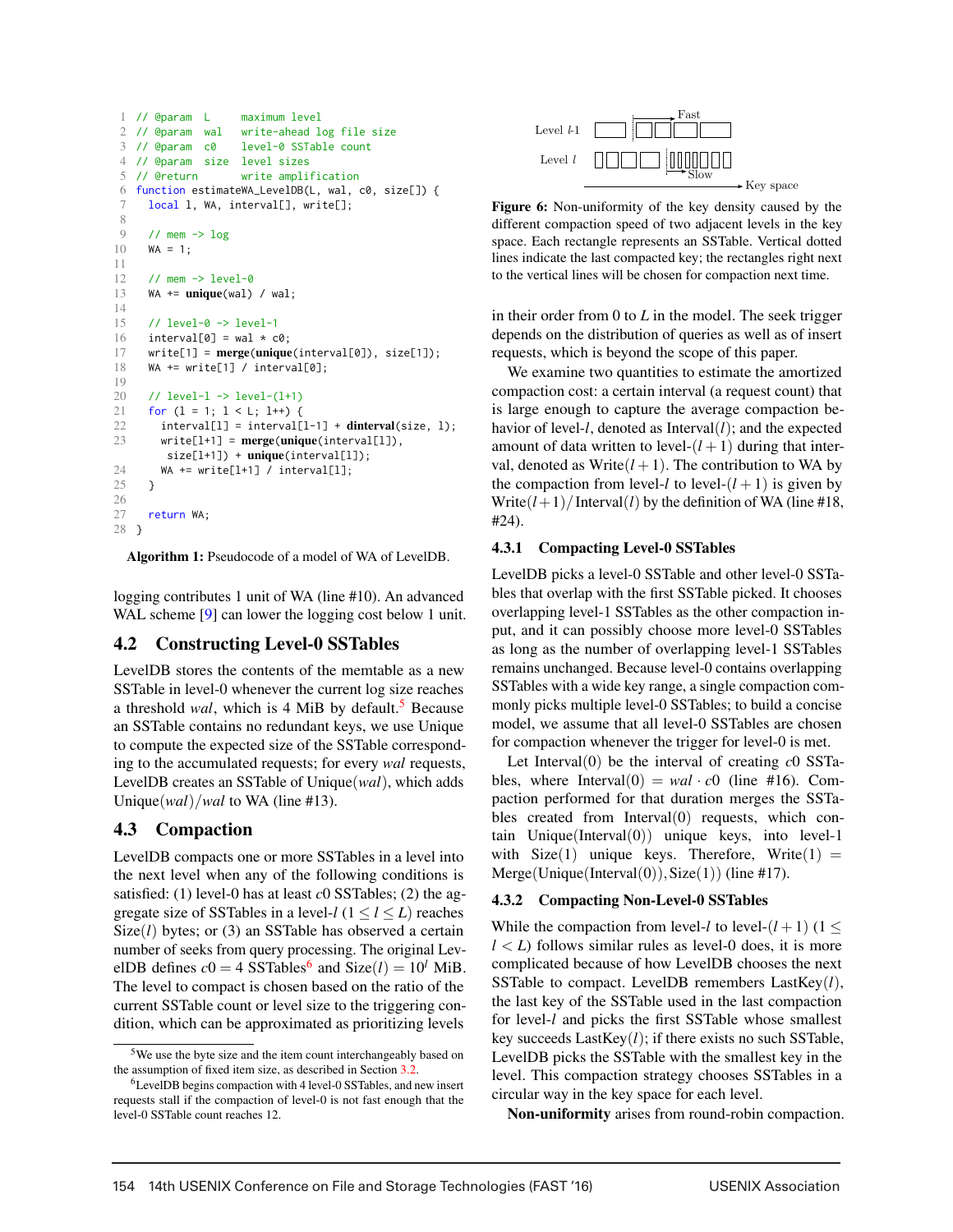Compaction removes items from a level, but its effect is localized in the key space of that level. Compaction from a lower level into that level, however, tends to push items across the key space of the receiving level: the lower level makes faster progress compacting the entire key space because it contains fewer items, as depicted in Figure 6. As a result, the recently-compacted part of the key space has a lower chance of having items (low density), whereas the other part, which has not been compacted recently, is more likely to have items (high density). Because the maximum SSTable size is constrained, the low density area has SSTables covering a wide key range, and the high density area has SSTables with a narrow key range.

This non-uniformity makes compaction cheaper. Compaction occurs for an SSTable at the dense part of the key space. The narrow key range of the dense SSTable means a relatively small number of overlapping SSTables in the next level. Therefore, the compaction of the SSTable results in less data written to the next level.

Some LevelDB variants [22] explicitly pick an SSTable that maximizes the ratio of the size of that SSTable to the size of all overlapping SSTables in the next level, in hope of making the compaction cost smaller. Interestingly, due to the non-uniformity, LevelDB already *implicitly* realizes a similar compaction strategy. Our simulation results (not shown) indicate that the explicit SSTable selection brings a marginal performance gain over LevelDB's circular SSTable selection.

To quantify the effect of the non-uniformity to compaction, we model the density distribution of a level. Let  $DInterval(l)$  be the expected interval between compaction of the same key in level-*l*. This is also the interval to merge the level-*l* data into the entire key space of level- $(l+1)$ . We use *d* to indicate the unidirectional distance from the most recently compacted key LastKey(*l*) to a key in the key space, where  $0 \le d \le N$ .  $d = 0$  represents the key just compacted, and  $d = N - 1$  is the key that will be compacted next time. Let  $Density(l, d)$  be the probability of having an item for the key with distance *d* in level-*l*. Because we assume no spatial key locality, we can formulate Density by approximating LastKey(*l*) to have a uniform distribution:

**Theorem 3.** Assuming  $P(LastKey(l) = k) = 1/N$ for  $1 \leq l \leq L$ ,  $k \in K$ , then Density $(l,d)$  = Unique(DInterval(*l*)· $d/N$ /*N* for  $1 \le l \le L$ ,  $0 \le d \le N$ .

We also use a general property of the density:

**Lemma 2.**  $\sum_{d=0}^{N-1}$  Density $(l,d)$  = Size $(l)$  for  $1 \le l \le L$ .

The value of  $DInterval(l)$  can be obtained by solving it numerically using Theorem 3 and Lemma 2.

We see that  $DInterval(l)$  is typically larger than Unique−1(Size(*l*)) that represents the expected interval of compacting the same key *without* non-uniformity. For example, with  $Size(l) = 10$  Mi,  $N = 100$  M (10<sup>8</sup>), and



Figure 7: False overlaps that occur during the LevelDB compaction. Each rectangle indicates an SSTable; its width indicates the table's key range, not the byte size.

a uniform key popularity distribution, DInterval(*l*) is at least twice as large as Unique<sup>-1</sup>(Size(*l*)): 2.26 × 10<sup>7</sup> vs.  $1.11 \times 10^7$ . This confirms that non-uniformity does slow down the progression of LastKey(*l*), improving the efficiency of compaction.

Interval $(l)$ , the actual interval we use to calculate the amortized WA, is cumulative and increases by DInterval, i.e., Interval(*l*) = Interval(*l* − 1) + DInterval(*l*) (line #22). Because compacting lower levels is favored over compacting upper levels, an upper level may contain more data than its compaction trigger as an *overflow* from lower levels. We use a simple approximation to capture this behavior by adding the cumulative term Interval $(l-1)$ .

False overlaps are another effect caused by the incremental compaction using SSTables in LevelDB. Unlike non-uniformity, they increase the compaction cost slightly. For an SSTable being compacted, overlapping SSTables in the next level may contain items that lie outside the key range of the SSTable being compacted, as illustrated in Figure 7. Even though the LevelDB implementation attempts to reduce such false overlaps by choosing more SSTables in the lower level without creating new overlapping SSTables in the next level, false overlaps may add extra data writes whose size is close to that of the SSTables being compacted, i.e., Unique(Interval(*l*)) for Interval $(l)$ . Note that these extra data writes caused by false overlaps are more significant when Unique for the interval is large, i.e., under low skew, and they diminish as Unique becomes small, i.e., under high skew.

Several proposals [30, 41] strive to further reduce false overlaps by reusing a portion of input SSTables, essentially trading storage space and query performance for faster inserts. Such techniques can reduce WA by up to 1 per level, and even more if they address other types of false overlaps; the final cost savings, however, largely depend on the workload skew and the degree of the reuse.

By considering all of these factors, we can calculate the expected size of the written data. During Interval(*l*), level $l$  accepts Unique(Interval $(l)$ ) unique keys from the lower levels, which are merged into the next level containing  $Size(l+1)$  unique keys. False overlaps add extra writes roughly as much as the compacted level-*l* data. Thus,  $Write(l+1) = Merge(Unique(Interval(l)), Size(l+1))+$ Unique(Interval $(l)$ ) (line #23).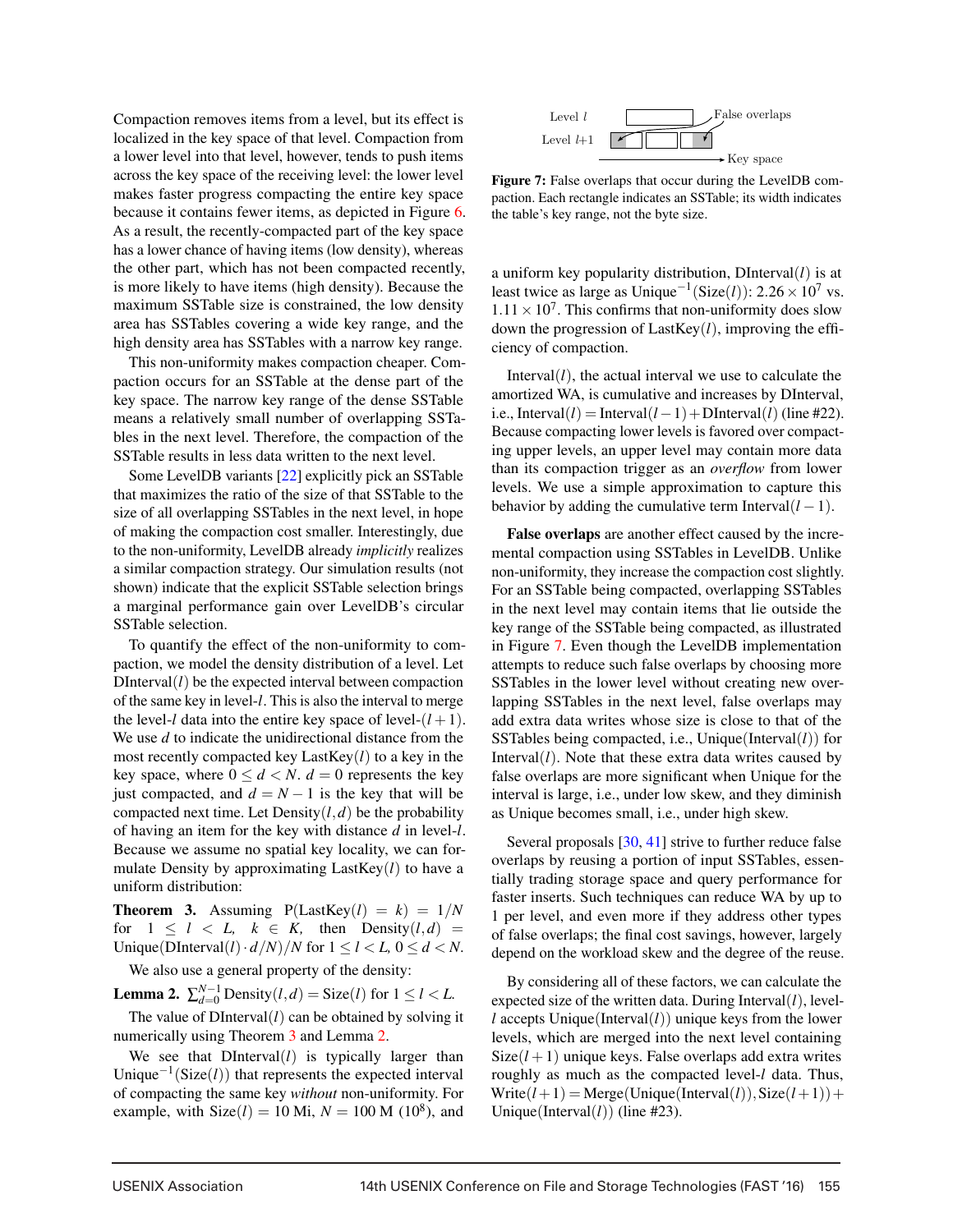

Figure 8: Effects of the workload skew on WA. Using 100 million unique keys, 1 kB item size.

#### 4.4 Sensitivity to the Workload Skew

To examine how our LevelDB model reacts to the workload skew, we compare our WA estimates with worst-case analysis results. Our worst-case scenarios make the same assumption as prior asymptotic analyses [2, 36, 39], that the workload has no redundancy; therefore, merging two SSTables yields an SSTable whose size is exactly the same as the sum of the input SSTable sizes. In other words, compacting levels of size *u* and *v* results in  $u + v$ items in the worst case.

Figure 8 plots the estimated WA for different Zipf skew parameters. Because our analytic model ("LevelDB-ana") considers the key popularity distribution of the workload in estimating WA, it clearly shows how WA decreases as LevelDB handles more skewed workloads; in contrast, the worst-case analysis ("Worst-case analysis") gives the same result regardless of the skew.

### 4.5 Comparisons with the Worst-Case Analysis, Simulation, and Experiment

We compare analytic estimates of WA given by our LevelDB model with the estimates given by the worst-case analysis, and the measured cost by running experiments on a LevelDB simulator and the original implementation.

We built a fast LevelDB simulator in C++ that follows the LevelDB design specification [20] to perform an itemlevel simulation and uses system parameters extracted from the LevelDB source code. This simulator does not intend to capture every detail of LevelDB implementation behaviors; instead, it realizes the high-level design components as explained in the LevelDB design document. The major differences are (1) our simulator runs in memory; (2) it performs compaction synchronously without concurrent request processing; and (3) it does not implement several opportunistic optimizations: (a) reducing false overlaps by choosing more SSTables in the lower level, (b) bypassing level-0 and level-1 for a newly created SSTable from the memtable if there are no overlapping SSTables in these levels, and (c) dynamically allowing more than 4 level-0 SSTables under high load.

For the measurement with the LevelDB implementation, we instrumented the LevelDB code (v1.18) to report



Figure 9: Comparison of WA between the estimation from our LevelDB model, the worst-case analysis, LevelDB simulation, and implementation results, with a varying number of total unique keys. Using 1 kB item size. Simulation and implementation results with a large number of unique keys are unavailable due to excessive runtime.

the number of bytes written to disk via system calls. We use an item size that is 18 bytes smaller than we do in the analysis and simulation, to compensate for the increased data writes due to LevelDB's own storage space overhead. For fast experiments, we disable fsync and checksumming,<sup>7</sup> which showed no effects on WA in our experiments. We also avoid inserting items at an excessive rate that can overload level-0 with many SSTables and cause a high lookup cost.

Both LevelDB simulator and implementation use a YCSB [11]-like workload generator written in C++. Each experiment initializes the system by inserting all keys once and then measures the average WA of executing random insert requests whose count is 10 times the total unique key count.

Figure 9 shows WA estimation and measurement with a varying number of total unique keys. Due to excessive experiment time, the graph excludes some data points for simulation ("LevelDB-sim") and implementation ("LevelDB-impl") with a large number of unique keys. The graph shows that our LevelDB model successfully estimates WA that agrees almost perfectly with the simulation and implementation results. The most significant difference occurs at 330 M unique keys with the uniform popularity distribution, where the estimated WA is only 3.0% higher than the measured WA. The standard worst-case analysis, however, significantly overestimates WA by  $1.8-3.5X$  compared to the actual cost, which highlights the accuracy of our LevelDB model.

Figure 10 compares results with different *write buffer* size (i.e., the memtable size), which determines how much data in memory LevelDB accumulates to create a level-0 SSTable (and also affects how long crash recovery may

<sup>7</sup>MSLS implementations can use special CPU instructions to accelerate checksumming and avoid making it a performance bottleneck [23].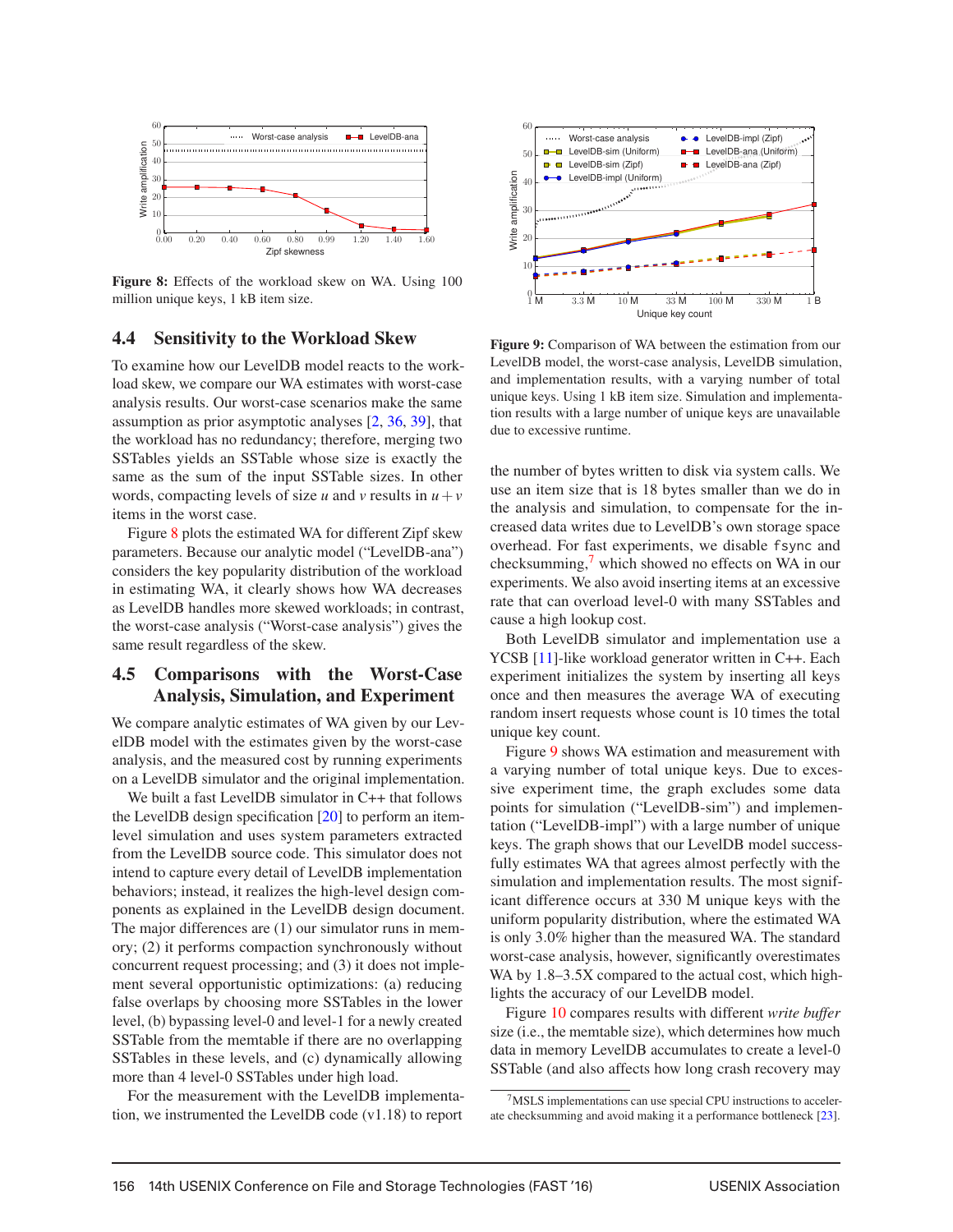

Figure 10: Comparison of WA between the estimation from our LevelDB model and implementation results, with varying write buffer sizes. Using 10 million unique keys, 1 kB item size.

take). In our LevelDB model, *wal* reflects the write buffer size. We use write buffer sizes between LevelDB's default size of 4 MiB and 10% of the last level size. The result indicates that our model estimates WA with good accuracy, but the error increases as the write buffer size increases for uniform key popularity distributions. We suspect that the error comes from the approximation in the model to take into account temporal overflows of levels beyond their maximum size; the error diminishes when level sizes are set to be at least as large as the write buffer size. In fact, avoiding too small level-1 and later levels has been suggested by RocksDB developers [14], and our optimization performed in Section 6 typically results in moderately large sizes for lower levels under uniform distributions, which makes this type of error insignificant for practical system parameter choices.

## 5 Modeling Universal Compaction

This section focuses on how we can model complex compaction strategies such as "universal compaction" implemented in RocksDB [15]. Section 7 revisits RocksDB to compare its "level style compaction" with LevelDB.

Universal compaction combines three small compaction strategies. RocksDB keeps a list of SSTables ordered by the age of their data, and compaction is restricted to adjacent tables. Compaction begins when the SSTable count exceeds a certain threshold (*Precondition*). First, RocksDB merges all SSTables whose total size minus the last one's size exceeds the last one's size by a certain factor (*Condition 1*); second, it merges consecutive SSTables that do not include a sudden increase in size beyond a certain factor (*Condition 2*); third, it merges the newest SSTables such that the total SSTable count drops below a certain threshold (*Condition 3*). Condition 1 avoids excessive duplicate data across SSTables, and Conditions 2 and 3 prevent high read amplification.

In such a multi-strategy system, it is difficult to determine how frequently each condition will cause compaction and what SSTables will be chosen for compaction.

We take this challenge as an opportunity to demonstrate how our analytic primitives are applicable to analyzing



Figure 11: Comparison of WA between the estimation from our table-level simulation and implementation results for RocksDB's universal compaction, with a varying number of total unique keys. Using 1 kB item size.

a complex system by using a *table-level simulation*. Unlike full simulators that keep track of individual items, a table-level simulator calculates only the SSTable size. It implements compaction conditions as the system design specifies, and it estimates the size of new or merged SSTables by using our analytic primitives. Dividing the total size of created SSTables by the total number of inserts gives the estimated WA. Unlike our LevelDB model that understands incremental compaction, a model for universal compaction does not need to consider non-uniformity and false overlaps. Interested readers may refer to Appendix C for the full pseudocode of the simulator.

Figure 11 compares WA obtained by our table-level simulation and the full RocksDB implementation. We use the default configuration, except for the SSTables count for compaction triggers set to 12. The simulation result ("RocksDBUC-sim") is close to the measured WA ("RocksDBUC-impl"). The estimated WA differs from the measured WA by up to 6.5% (the highest error with 33 M unique keys and skewed key inserts) though the overall accuracy remains as high as our LevelDB model presented in Section 4.

## 6 Optimizing System Parameters

Compared to full simulators and implementations, an analytic model offers fast estimation of cost metrics for a given set of system parameters. To demonstrate fast evaluation of the analytic model, we use an example of optimizing LevelDB system parameters to reduce WA using our LevelDB model.

Note that the same optimization effort could be made with the full LevelDB implementation by substituting our LevelDB model with the implementation and a synthetic workload generator. However, it would take prohibitively long to explore the large parameter space, as examined in Section 6.4.

### 6.1 Parameter Set to Optimize

The level sizes, Size(*l*), are important system parameters in LevelDB. They determine when LevelDB should initi-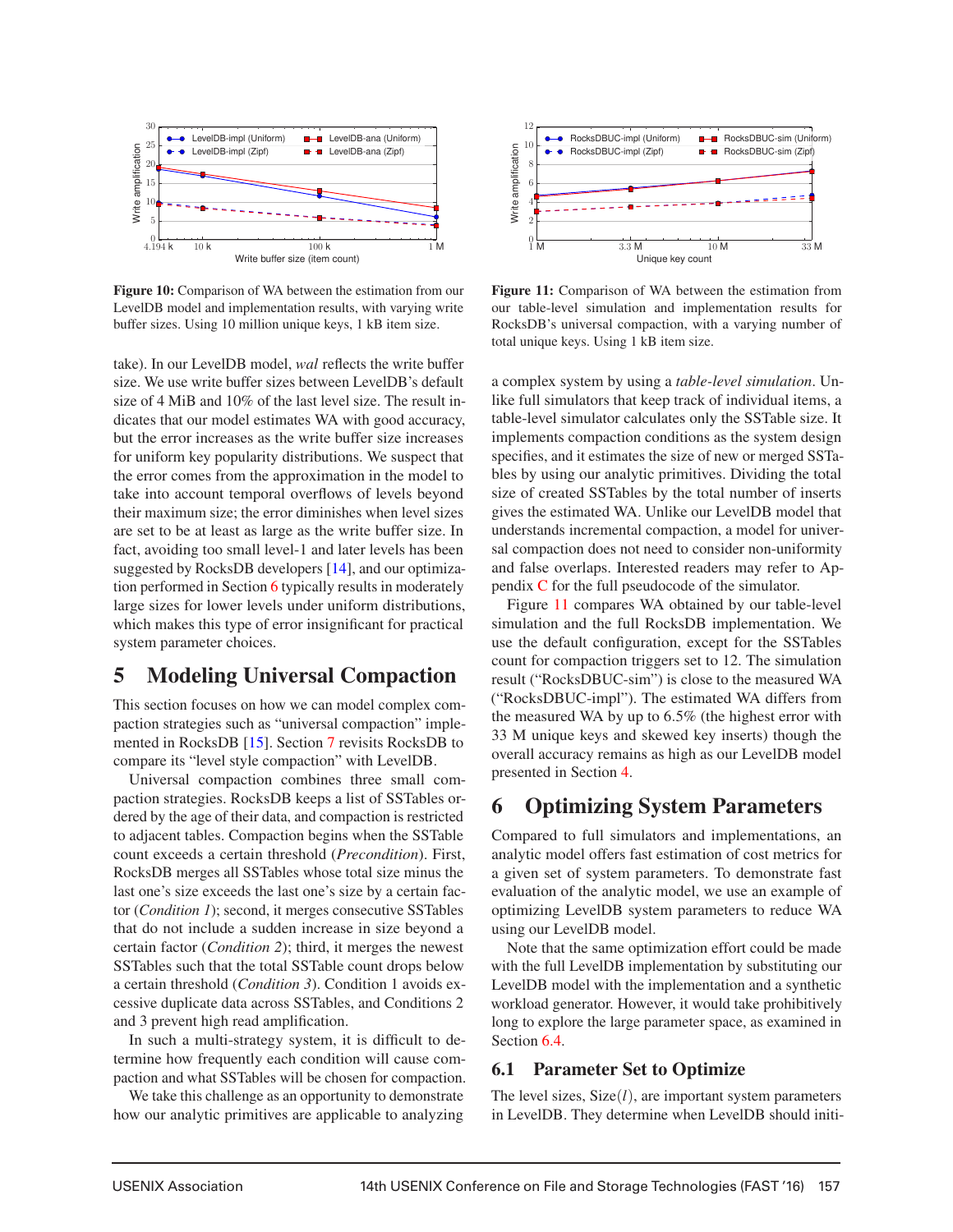

Figure 12: Improved WA using optimized level sizes on our analytic model and simulator for LevelDB.



Figure 13: Improved WA using optimized level sizes on the LevelDB implementation.

ate compaction for standard levels and affect the overall compaction cost of the system. The original LevelDB design uses a geometric progression of  $Size(l) = 10^l$  MiB. Interesting questions are (1) what level sizes different workloads favor; and (2) whether the geometric progression of level sizes is the optimal for all workloads.

Using different level sizes does not necessarily trade query performance or memory use. The log size, level-0 SSTable count, and total level count—the main determinants of query performance—are all unaffected by this system parameter.

#### 6.2 Optimizer

We implemented a system parameter optimizer based on our analytic model. The objective function to minimize is the estimated WA. Input variables are Size(*l*), excluding  $Size(L)$ , which will be equal to the total unique key count. After finishing the optimization, we use the new level sizes to obtain new WA estimates and measurement results on our analytic model and simulator. We also force the LevelDB implementation to use the new level sizes and measure WA. Our optimizer is written in Julia [4] and uses Ipopt [47] for nonlinear optimization. To speed up Unique, we use a compressed key popularity distribution which groups keys with similar probabilities and stores



Figure 14: Original and optimized level sizes with varying Zipf skew. Using 100 million unique keys, 1 kB item size.

| Source                    | Analysis |       | Simulation |       |
|---------------------------|----------|-------|------------|-------|
|                           | No opt   | Opt   | No opt     | Opt   |
| $mem \rightarrow log$     | 1.00     | 1.00  | 1.00       | 1.00  |
| $mem \rightarrow level-0$ | 1.00     | 1.00  | 1.00       | 1.00  |
| level- $0 \rightarrow 1$  | 1.62     | 3.85  | 1.60       | 3.75  |
| level- $1\rightarrow 2$   | 4.77     | 4.85  | 4.38       | 4.49  |
| level-2 $\rightarrow$ 3   | 6.22     | 4.82  | 6.04       | 4.66  |
| level- $3\rightarrow 4$   | 6.32     | 4.65  | 6.12       | 4.58  |
| level-4 $\rightarrow$ 5   | 4.89     | 3.50  | 5.31       | 3.93  |
| Total                     | 25.82    | 23.67 | 25.45      | 23.41 |

Table 1: Breakdown of WA sources on the analysis and simulation without and with the level size optimization. Using 100 million unique keys, 1 kB item size, and a uniform key popularity distribution.

their average probability.8

### 6.3 Optimization Results

Our level size optimization successfully reduces the insert cost of LevelDB. Figures 12 and 13 plot WA with optimized level sizes. Both graphs show that the optimization ("LevelDB-ana-opt," "LevelDB-sim-opt," and "LevelDBimpl-opt") improves WA by up to 9.4%. The analytic estimates and simulation results agree with each other as before, and the LevelDB implementation exhibits lower WA across all unique key counts.

The optimization is effective because level sizes differ by the workload skew, as shown in Figure 14. Having larger lower levels is beneficial for relatively low skew as it reduces the size ratio of adjacent levels. On the other hand, high skew favors smaller lower levels and level sizes that grow faster than the standard geometric progression. With high skew, compaction happens more frequently in the lower levels to remove redundant keys; keeping these levels small reduces the cost of compaction. This result suggests that it is suboptimal to use fixed level sizes for different workloads and that using a geometric progression of level sizes is not always the best design to minimize WA.

 ${}^{8}$ For robustness, we optimize using both the primal and a dual form of the LevelDB model presented in Section 4. The primal optimizes over Size(*l*) and the dual optimizes over Unique−1(Size(*l*)). We pick the result of whichever model produces the smaller WA.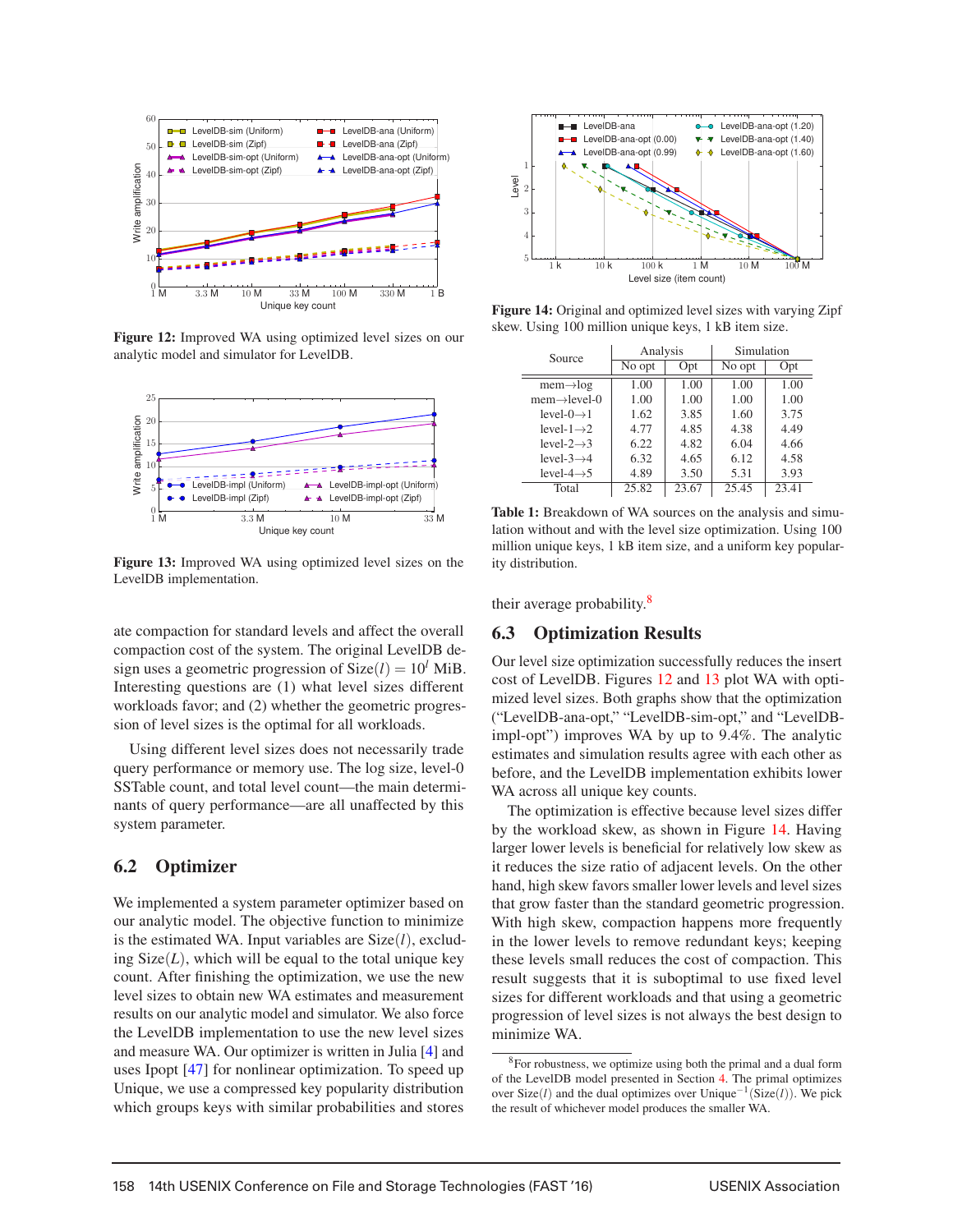

Figure 15: WA using varying numbers of levels. The level count excludes level-0. Using 100 million unique keys, 1 kB item size.



Figure 16: Improved WA using optimized level sizes on the LevelDB implementation, with a large write buffer. Using 10 million unique keys, 1 kB item size.

Table 1 further examines how the optimization affects per-level insert costs, using the LevelDB model and simulation. Per-level WA tends to be more variable using the original level sizes, while the optimization makes them relatively even across levels except the last level. This result suggests that it may be worth performing a runtime optimization that dynamically adjusts level sizes to achieve the lower overall WA by reducing the variance of the per-level WA.

By lowering WA, the system can use fewer levels to achieve faster lookup speed without significant impact on insert costs. Figure 15 reveals how much extra room for query processing the optimization can create. This analysis changes the level count by altering the growth factor of LevelDB, i.e., using a higher growth factor for a lower level count. The result shows that the optimization is particularly effective with a fewer number of levels, and it can save almost a whole level's worth of WA compared to using a fixed growth factor. For example, with the optimized level sizes, a system can use 3 levels instead of 4 levels without incurring excessively high insert costs.

A LevelDB system with large memory can further benefit from our level size optimization. Figure 16 shows the result of applying the optimization to the LevelDB implementation, with a large write buffer. The improvement becomes more significant as the write buffer size increases, reaching 26.2% of WA reduction at the buffer size of 1 million items.

### 6.4 Optimizer Performance

The level size optimization requires little time due to the fast evaluation of our analytic model. For 100 million unique keys with a uniform key popularity distribution, the entire optimization took 2.63 seconds, evaluating 17,391 different parameter sets (6,613 evaluations per second) on a server-class machine equipped with Intel® Xeon® E5-2680 v2 processors. For the same-sized workload, but with Zipf skew of 0.99, the optimization time increased to 79 seconds, which is far more than the uniform case, but is less than 2 minutes; for this optimization, the model was evaluated 16,680 times before convergence (211 evaluations per second).

Evaluating this many system parameters using a full implementation—or even item-level simulation—is prohibitively expensive. Using the same hardware as above, our in-memory LevelDB simulator takes 45 minutes to measure WA for a *single* set of system parameters with 100 million unique keys. The full LevelDB implementation takes 101 minutes (without fsync) to 490 minutes (with fsync), for a smaller dataset with 10 million unique keys.

### 7 Improving RocksDB

In this section, we turn our attention to RocksDB [12], a well-known variant of LevelDB. RocksDB offers improved capabilities and multithreaded performance, and provides an extensive set of system configurations to temporarily accelerate bulk loading by sacrificing query performance or relaxing durability guarantees [13, 14]; nevertheless, there have been few studies of how RocksDB's *design* affects its performance. We use RocksDB v4.0 and apply the same set of instrumentation, configuration, and workload generation as we do to LevelDB.

RocksDB supports "level style compaction" that is similar to LevelDB's data layout, but differs in how it picks the next SSTable to compact. RocksDB picks the largest SSTable in a level for compaction, $9$  rather than keeping LevelDB's round-robin SSTable selection. We learned in Section 4, however, that LevelDB's compaction strategy is effective in reducing WA because it tends to pick SSTables that overlap a relatively small number of SSTables in the next level.

To compare the compaction strategies used by LevelDB and RocksDB, we measure the insert cost of both systems in Figure 17. Unfortunately, the current RocksDB strategy produces higher WA ("RocksDB-impl") than LevelDB does ("LevelDB-impl"). In theory, the RocksDB approach may help multithreaded compaction because large tables may be spread over the entire key space so that they facilitate parallel compaction; this effect, how-

<sup>9</sup>Recent versions of RocksDB support additional strategies for SSTable selection.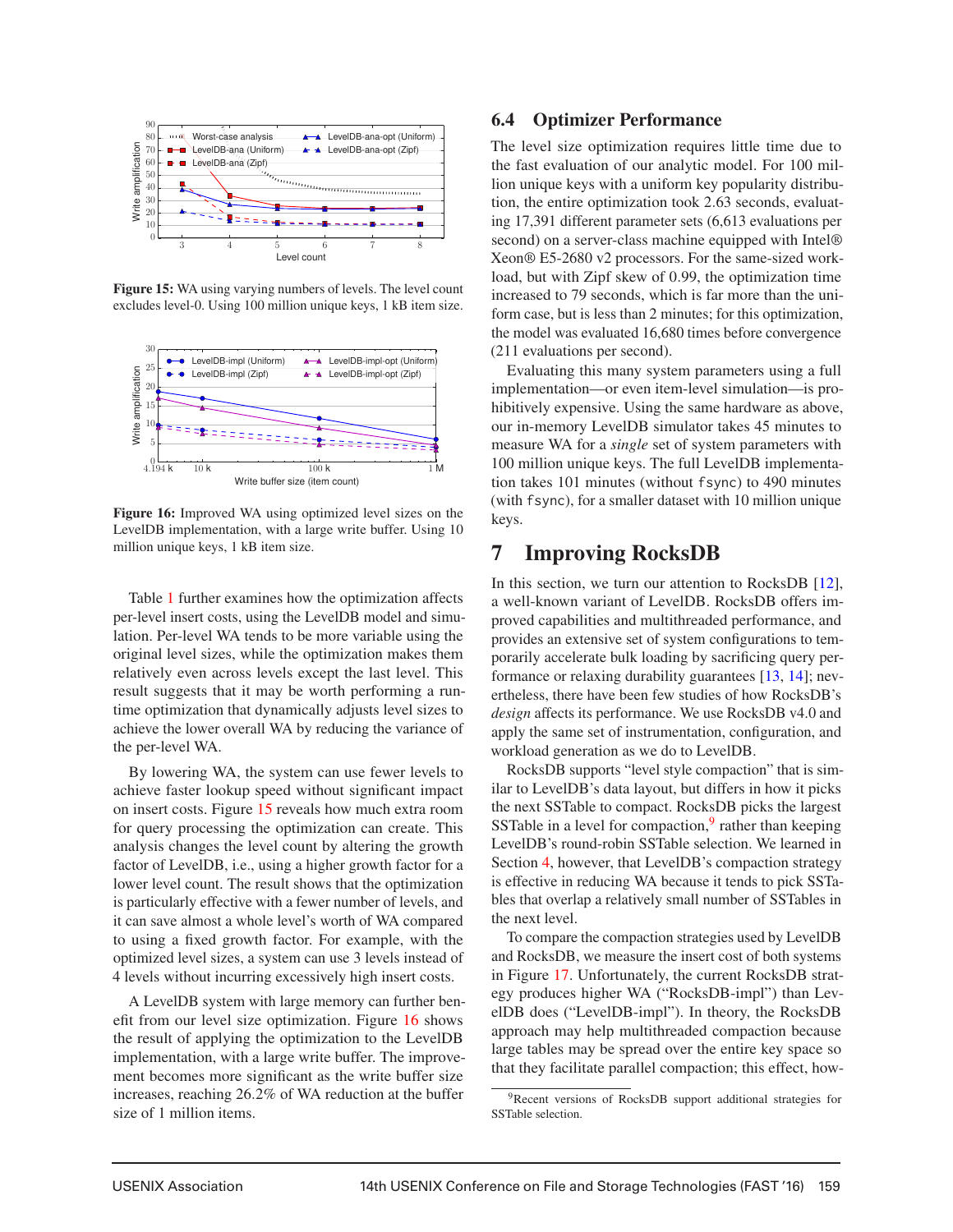

Figure 17: Comparison of WA between LevelDB, RocksDB, and a modified RocksDB with LevelDB-like SSTable selection.

ever, was not evident in our experiments using multiple threads. The high insert cost of RocksDB is entirely caused by RocksDB's compaction strategy; implementing LevelDB's SSTable selection in RocksDB ("RocksDBimpl-rr") reduces RocksDB's WA by up to 32.0%, making it comparable to LevelDB's WA. This result confirms that LevelDB's strategy is good at reducing WA as our analytic model predicts.

We have not found a scenario where RocksDB's current strategy excels, though some combinations of workloads and situations may favor it. LevelDB and RocksDB developers may or may have not intended any of the effects on WA when designing their systems. Either way, our analytic model provides quantitative evidence that LevelDB's table selection will perform well under a wide range of workloads despite being the "conventional" solution.

## 8 Estimating Read Amplification

This section presents read amplification (RA) estimation.

We introduce a *weighted* variant of our analytic primitives. A per-key weight *w*, which is nontrivial (i.e.,  $w(k) \neq 0$  for some *k*) and nonnegative, specifies how much contribution each key makes to the result:

#### Definition 3.

Unique(*p*,*w*) :=  $\sum_{k \in K} [1 - (1 - f_X(k))^p] w(k)$  for  $p \ge 0$ .

We construct  $w(k)$  to indicate the probability of having key *k* for each query. For level-*l*, let  $s(l)$  and  $e(l)$  be the expected age of the newest and oldest item in level*l* in terms of the number of inserts, obtained by using the system model presented in Section 4. We find *c*(*l*), the expected I/O cost to perform a query at level-*l*. The expected I/O cost to perform queries that finish at level-*l* is [Unique(*e*(*l*),*w*)−Unique(*s*(*l*),*w*)] · *c*(*l*). Adding the expected I/O cost of each level gives the overall RA.

As another use case, the weighted variant can add support for *variable-length* items to the system models presented in Sections 4 and 5. By setting  $w(k)$  to the size of the item for key *k*, Unique returns the expected size of unique items instead of their expected count. Because weighted Unique is still strictly monotonic, weighted Unique<sup> $-1$ </sup> and Merge exist.

## 9 Discussion

Analyzing an MSLS design with an accurate model can provide useful insights on how one should design a new MSLS to exploit opportunities provided by workloads. For example, our analytic model reveals that LevelDB's byte size-based compaction trigger makes compaction much less frequent and less costly under skew; such a design choice should be suitable for many real-world workloads with skew [1].

A design process complemented with accurate analysis can help avoid false conclusions about a design's performance. LevelDB's per-level WA is less (only up to 4–6) than assumed in the worst case (11–12 for a growth factor of 10), even for uniform workloads. Our analytical model justifies LevelDB's high growth factor, which turns out to be less harmful for insert performance than standard worst-case analysis implies.

Our analytic primitives and modeling are not without limitations. Assumptions such as independence and no spatial locality in requested keys may not hold if there are dependent keys that share the same prefix though a small amount of such dependence does not change the overall system behavior and thus can be ignored as discussed in Section 3.5. Our modeling in Section 4 does not account for time-varying workload characteristics (e.g., flash crowds) or special item types such as tombstones that represent item deletion, while the simulation-oriented modeling in Section 5 can handle such cases. We leave extending our primitives further to accommodate remaining cases as future work.

Both design and implementation influence the final system performance. Our primitives and modeling are useful for understanding the *design* of MSLS systems. Although we use precise metrics such as WA to describe the system performance throughout this work, these metrics are ultimately not identical to implementation-level metrics such as operations per second. Translating a good system design into an efficient implementation is critical to achieving good performance, and remains a challenging and important goal for system developers and researchers.

## 10 Related Work

Over the past decade, numerous studies have proposed new multi-stage log-structured (MSLS) designs and evaluated their performance. In almost every case, the authors present implementation-level performance [2, 12, 18, 19, 22, 29, 30, 32, 39, 40, 41, 42, 43, 46, 48]. Some employ analytic metrics such as write amplification to explain the design rationale, facilitate design comparisons, and generalize experiment results [12, 22, 29, 30, 32, 39, 43], and most of the others also use the concept of per-operation costs. However, they eventually rely on the experimental measurement because their analysis fails to offer suffi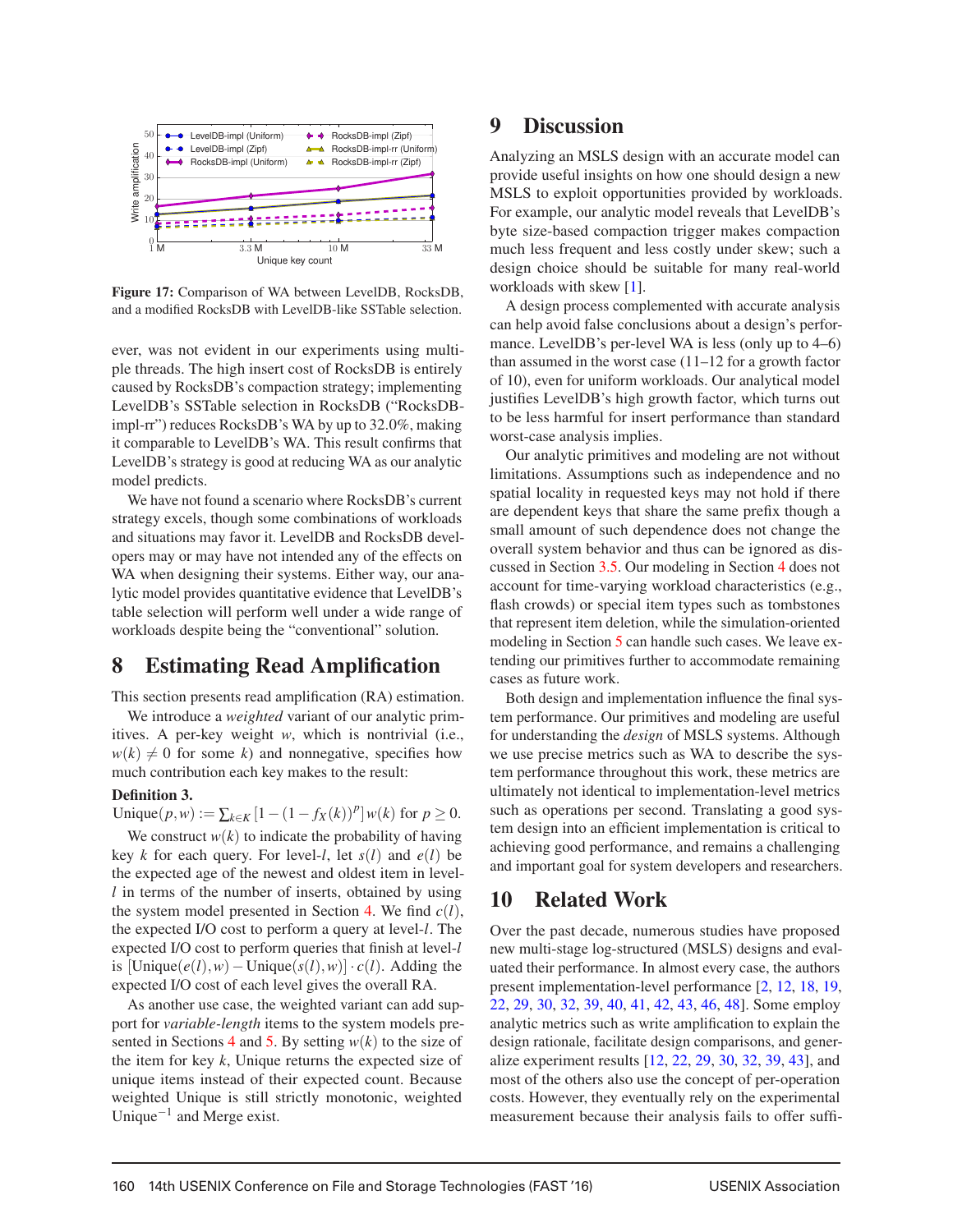ciently high accuracy to make meaningful performance comparisons. LSM-tree [36], LHAM [33], COLA [2], bLSM [39], and B-tree variants [6, 24] provide extensive analysis on their design, but their analyses are limited to asymptotic complexities or always assume the worst case.

Despite such a large number of MSLS design proposals, there is little active research to devise improved evaluation methods for these proposals to fill the gap between asymptotic analysis and experimental measurement. The sole existing effort is limited to a specific system design [31], but does not provide general-purpose primitives. We are unaware of prior studies that successfully capture workload skew and the dynamics of compaction to the degree that the estimates are close to simulation and implementation results, as we present in this paper.

## 11 Conclusion

We present new analytic primitives for modeling multistage log-structured (MSLS) designs, which can quickly and accurately estimate their performance. We have presented a model for the popular LevelDB system, which estimates write amplification very close to experimentally determined actual costs; using this model, we were able to find more favorable system parameters that reduce the overall cost of writes. Based upon lessons learned from the model, we propose changes to RocksDB to lower its insert costs. We believe that our analytic primitives and modeling method are applicable to a wide range of MSLS designs and performance metrics. The insights derived from the models facilitate comparisons of MSLS designs and ultimately help develop new designs that better exploit workload characteristics to improve performance.

# Acknowledgments

This work was supported by funding from National Science Foundation under awards IIS-1409802 and CNS-1345305, and Intel via the Intel Science and Technology Center for Cloud Computing (ISTC-CC). We would like to thank anonymous FAST reviewers for their feedback and James Mickens for shepherding this paper. We appreciate Eddie Kohler, Mark Callaghan, Kai Ren, and anonymous SOSP reviewers for their comments on early versions of this work.

## References

- [1] B. Atikoglu, Y. Xu, E. Frachtenberg, S. Jiang, and M. Paleczny. Workload analysis of a large-scale keyvalue store. In *Proceedings of the SIGMETRICS'12*, June 2012.
- [2] M. A. Bender, M. Farach-Colton, J. T. Fineman, Y. R. Fogel, B. C. Kuszmaul, and J. Nelson. Cacheoblivious streaming B-trees. In *Proceedings of the*

*Nineteenth Annual ACM Symposium on Parallel Algorithms and Architectures*, 2007.

- [3] J. L. Bentley and J. B. Saxe. Decomposable searching problems I: Static-to-dynamic transformations. *Journal of Algorithms*, 1(4):301–358, Dec. 1980.
- [4] J. Bezanson, A. Edelman, S. Karpinski, and V. B. Shah. Julia: A fresh approach to numerical computing. Dec. 2014. http://arxiv.org/abs/1411.1 607.
- [5] B. H. Bloom. Space/time trade-offs in hash coding with allowable errors. *Communications of the ACM*, 13(7):422–426, 1970.
- [6] G. S. Brodal and R. Fagerberg. Lower bounds for external memory dictionaries. In *Proceedings of the Fourteenth Annual ACM-SIAM Symposium on Discrete Algorithms*, 2003.
- [7] M. Callaghan. Read Amplification Factor. http://mysqlha.blogspot.com/2011/08/readamplification-factor.html, 2011.
- [8] F. Chang, J. Dean, S. Ghemawat, W. C. Hsieh, D. A. Wallach, M. Burrows, T. Chandra, A. Fikes, and R. E. Gruber. Bigtable: A distributed storage system for structured data. In *Proc. 7th USENIX OSDI*, Nov. 2006.
- [9] J. Coburn, T. Bunker, M. Schwarz, R. Gupta, and S. Swanson. From ARIES to MARS: Transaction support for next-generation, solid-state drives. In *Proc. 24th ACM Symposium on Operating Systems Principles (SOSP)*, Nov. 2013.
- [10] Y. Collet. LZ4. https://github.com/Cyan4973/ lz4, 2015.
- [11] B. Cooper, A. Silberstein, E. Tam, R. Ramakrishnan, and R. Sears. Benchmarking cloud serving systems with YCSB. In *Proc. 1st ACM Symposium on Cloud Computing (SOCC)*, June 2010.
- [12] Facebook. RocksDB. http://rocksdb.org/, 2015.
- [13] Facebook. Performance Benchmarks. https://github.com/facebook/rocksdb/ wiki/Performance-Benchmarks, 2014.
- [14] Facebook. RocksDB Tuning Guide. https://github.com/facebook/rocksdb/ wiki/RocksDB-Tuning-Guide, 2015.
- [15] Facebook. RocksDB Universal Compaction. https://github.com/facebook/rocksdb/wiki /Universal-Compaction, 2015.
- [16] P. Flajolet, D. Gardy, and L. Thimonier. Birthday paradox, coupon collectors, caching algorithms and self-organizing search. *Discrete Applied Mathematics*, 39(3), Nov. 1992.
- [17] J.-L. Gailly and M. Adler. zlib. http://www.zlib .net/, 2013.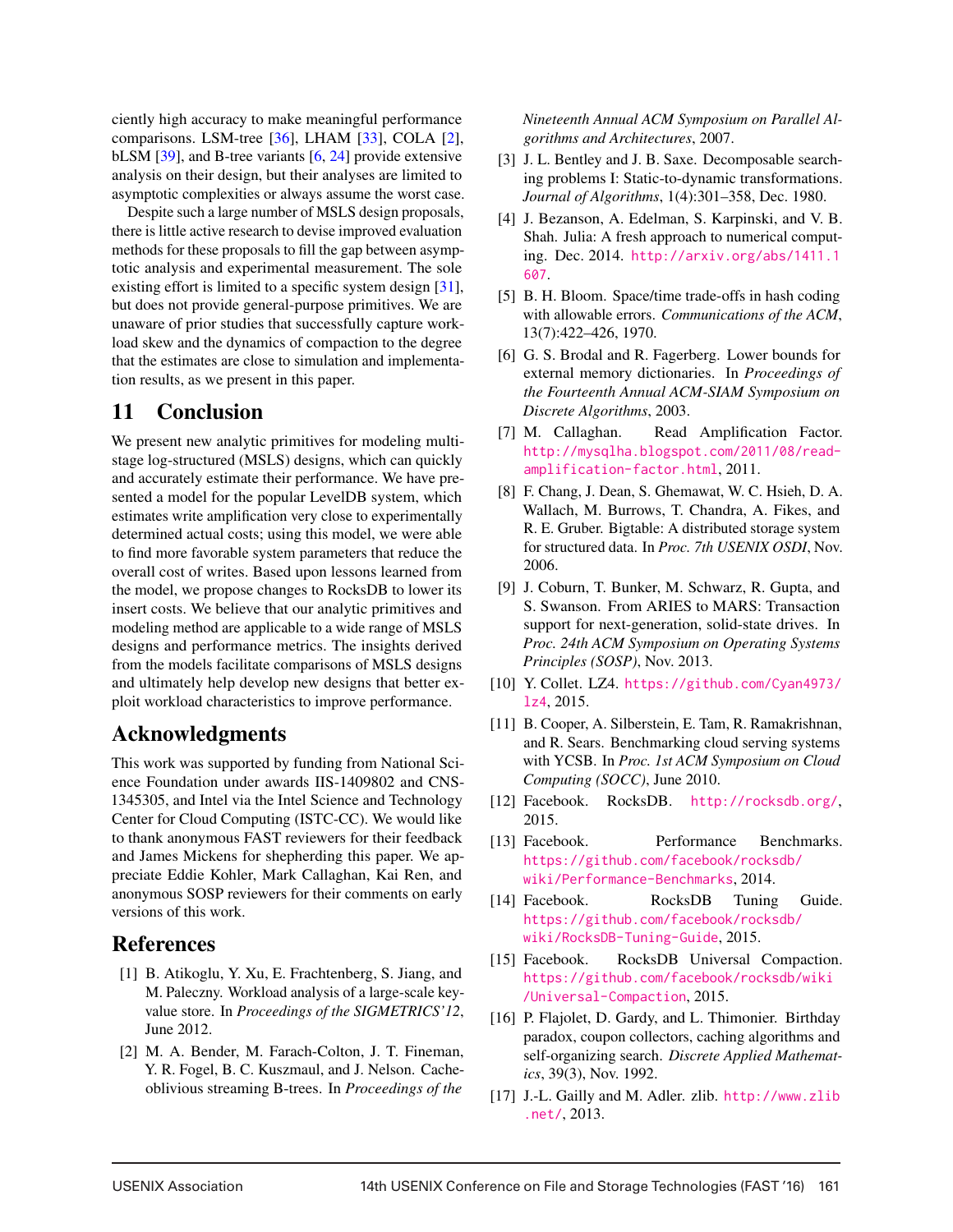- [18] M. Ghosh, I. Gupta, S. Gupta, and N. Kumar. Fast compaction algorithms for NoSQL databases. In *Proc. the 35th IEEE International Conference on Distributed Computing Systems (ICDCS)*, June 2015.
- [19] Google. LevelDB. https://github.com/google/ leveldb, 2014.
- [20] Google. LevelDB file layout and compactions. https://github.com/google/leveldb/blob/m aster/doc/impl.html, 2014.
- [21] Google. Snappy. https://github.com/google/ snappy, 2015.
- [22] HyperDex. HyperLevelDB. http://hyperdex.o rg/performance/leveldb/, 2013.
- [23] Intel SSE4 programming reference. https: //software.intel.com/sites/default/files /m/8/b/8/D9156103.pdf, 2007.
- [24] W. Jannen, J. Yuan, Y. Zhan, A. Akshintala, J. Esmet, Y. Jiao, A. Mittal, P. Pandey, P. Reddy, L. Walsh, M. Bender, M. Farach-Colton, R. Johnson, B. C. Kuszmaul, and D. E. Porter. B*e*trFS: A rightoptimized write-optimized file system. In *Proc. 13th USENIX Conference on File and Storage Technologies (FAST)*, Feb. 2015.
- [25] R. Jones, A. Hosking, and E. Moss. *The Garbage Collection Handbook: The Art of Automatic Memory Management*. Chapman & Hall/CRC, 2011.
- [26] B. Kate, E. Kohler, M. S. Kester, N. Narula, Y. Mao, and R. Morris. Easy freshness with Pequod cache joins. In *Proc. 11th USENIX NSDI*, Apr. 2014.
- [27] A. Lakshman and P. Malik. Cassandra: A decentralized structured storage system. *ACM SIGOPS Operating System Review*, 44:35–40, Apr. 2010.
- [28] H. Lieberman and C. Hewitt. A real-time garbage collector based on the lifetimes of objects. *Communications of the ACM*, 26(6), June 1983.
- [29] H. Lim, B. Fan, D. G. Andersen, and M. Kaminsky. SILT: A memory-efficient, high-performance key-value store. In *Proc. 23rd ACM Symposium on Operating Systems Principles (SOSP)*, Oct. 2011.
- [30] L. Marmol, S. Sundararaman, N. Talagala, and R. Rangaswami. NVMKV: A scalable, lightweight, FTL-aware key-value store. In *Proceedings of the 2015 USENIX Conference on Usenix Annual Technical Conference (USENIX ATC)*, July 2015.
- [31] P. Menon, T. Rabl, M. Sadoghi, and H.-A. Jacobsen. Optimizing key-value stores for hybrid storage architectures. In *Proceedings of CASCON*, 2014.
- [32] C. Min, W.-H. Kang, T. Kim, S.-W. Lee, and Y. I. Eom. Lightweight application-level crash consistency on transactional flash storage. In *Proceedings*

*of the 2015 USENIX Conference on Usenix Annual Technical Conference (USENIX ATC)*, July 2015.

- [33] P. Muth, P. O'Neil, A. Pick, and G. Weikum. The LHAM log-structured history data access method. *The VLDB Journal*, 8(3-4):199–221, Feb. 2000.
- [34] NoSQL data modeling techniques. https: //highlyscalable.wordpress.com/2012/03/0 1/nosql-data-modeling-techniques/, 2012.
- [35] P. E. O'Neil. The SB-tree: An index-sequential structure for high-performance sequential access. *Acta Inf.*, 29(3):241–265, 1992.
- [36] P. E. O'Neil, E. Cheng, D. Gawlick, and E. J. O'Neil. The log-structured merge-tree (LSM-tree). *Acta Inf.*, 33(4):351–385, 1996.
- [37] M. Rosenblum and J. K. Ousterhout. The design and implementation of a log-structured file system. *ACM Transactions on Computer Systems*, 10(1):26– 52, 1992.
- [38] T. Saemundsson, H. Bjornsson, G. Chockler, and Y. Vigfusson. Dynamic performance profiling of cloud caches. In *Proc. 5th ACM Symposium on Cloud Computing (SOCC)*, Nov. 2014.
- [39] R. Sears and R. Ramakrishnan. bLSM: A general purpose log structured merge tree. In *Proceedings of the 2012 ACM SIGMOD International Conference on Management of Data*, 2012.
- [40] R. Sears, M. Callaghan, and E. Brewer. Rose: Compressed, log-structured replication. *Proc. VLDB Endowment*, 1(1), Aug. 2008.
- [41] P. Shetty, R. Spillane, R. Malpani, B. Andrews, J. Seyster, and E. Zadok. Building workloadindependent storage with VT-trees. In *Proceedings of the 11th USENIX Conference on File and Storage Technologies (FAST)*, 2013.
- [42] R. P. Spillane, P. J. Shetty, E. Zadok, S. Dixit, and S. Archak. An efficient multi-tier tablet server storage architecture. In *Proc. 2nd ACM Symposium on Cloud Computing (SOCC)*, Oct. 2011.
- [43] L. Tang, Q. Huang, W. Lloyd, S. Kumar, and K. Li. RIPQ: Advanced photo caching on flash for Facebook. In *Proc. 13th USENIX Conference on File and Storage Technologies (FAST)*, Feb. 2015.
- [44] The Apache Software Foundation. Apache Cassandra. https://cassandra.apache.org/, 2015.
- [45] The Apache Software Foundation. Apache HBase. https://hbase.apache.org/, 2015.
- [46] H. T. Vo, S. Wang, D. Agrawal, G. Chen, and B. C. Ooi. LogBase: A scalable log-structured database system in the cloud. *Proc. VLDB Endowment*, 5(10), June 2012.
- [47] A. Wächter and L. T. Biegler. On the implementation of an interior-point filter line-search algorithm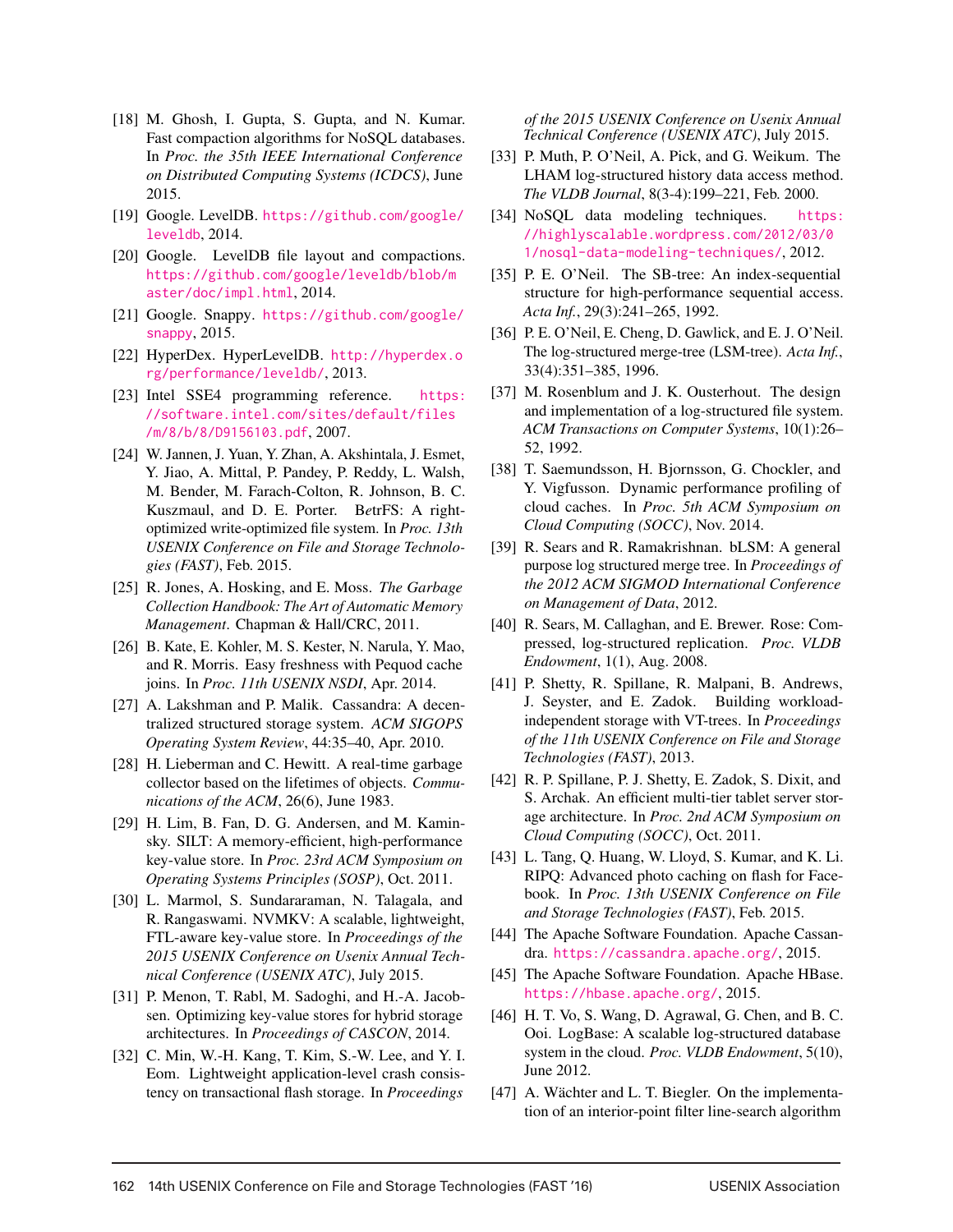for large-scale nonlinear programming. *Mathematical Programming*, 106(1):25–57, 2006.

[48] P. Wang, G. Sun, S. Jiang, J. Ouyang, S. Lin, C. Zhang, and J. Cong. An efficient design and implementation of LSM-tree based key-value store on open-channel SSD. In *Proceedings of the Ninth*

*European Conference on Computer Systems*, 2014.

[49] J. Wires, S. Ingram, Z. Drudi, N. J. A. Harvey, and A. Warfield. Characterizing storage workloads with counter stacks. In *Proc. 11th USENIX OSDI*, Oct. 2014.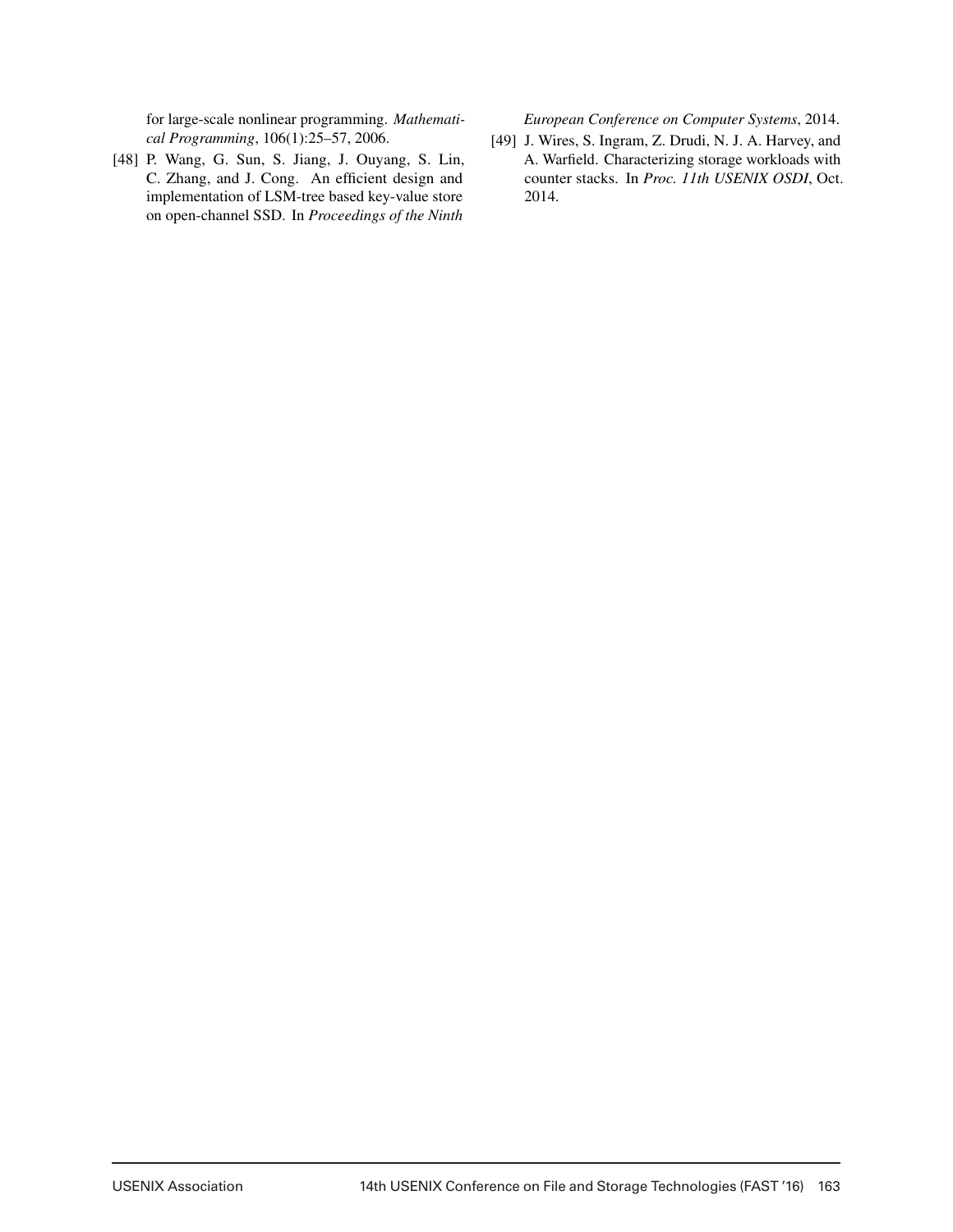## A Proofs

This section provides proofs for theorems presented in this paper.

Theorem 1. *(in Section 3.3)* Unique(*p*) *is the expected number of unique keys that appear in p requests.*

*Proof.* Key *k* counts towards the unique key count if *k* appears at least once in a sequence of *p* requests, whose probability is  $1 - (1 - f_X(k))^p$ . Therefore, the expected unique key count is  $\sum_{k \in K} (1 - (1 - f_X(k))^p) =$ *N* −  $\sum_{k \in K} (1 - f_X(k))^p$  = Unique(*p*).

**Lemma 1.** *(in Section 3.3)* Unique<sup> $-1$ </sup>(*u*) exists for 0 ≤  $u < N$ .

*Proof.* Suppose  $0 \le p < q$ .  $(1 - f_X(k))^q < (1 - f_X(k))^p$ because  $0 < 1 - f_X(k) < 1$ . Unique $(q)$  – Unique $(p)$  =  $-\sum_{k\in K} (1-f_X(k))^q + \sum_{k\in K} (1-f_X(k))^p > 0$ . Thus, Unique is a strictly monotonic function that is defined over [0,*N*).

**Theorem 2.** *(in Section 3.4)* Merge $(u, v)$  *is the expected size of a merged table that is created from two tables whose size is u and v.*

*Proof.* Let *p* and *q* be the expected numbers of insert requests that would produce tables of size *u* and *v*, respectively. The merged table is expected to contain all  $k \in K$  except those missing in both request sequences. Therefore, the expected merged table size is  $N - \sum_{k \in K} (1 - f_X(k))^p (1 - f_X(k))^q =$ Unique( $p + q$ ). Because  $p =$  Unique<sup>-1</sup>(*u*) and  $q =$ Unique<sup> $-1$ </sup>(*v*), Unique(Unique<sup> $-1$ </sup>(*u*) + Unique<sup> $-1$ </sup>(*v*)) =  $Merge(u, v)$ .  $\Box$ 

**Theorem 3.** *(in Section 4.3)* Assuming  $P(LastKey(l)) =$  $k$ ) = 1/*N* for 1 < *l* < *L*,  $k \in K$ , then Density(*l*,*d*) = Unique(DInterval(*l*)  $\cdot d/N$  /*N* for  $1 \le l \le L$ ,  $0 \le d \le N$ .

*Proof.* Suppose LastKey(*l*) =  $k \in K$ . Let  $k'$  be  $(k - d +$ *N*) mod *N*. Let *r* be DInterval(*l*)  $\cdot d/N$ . There are *r* requests since the last compaction of *k* . Level-*l* has *k* if any of *r* requests contains *k* , whose probability is  $1-(1-f_X(k'))^r$ .

By considering all possible *k* and thus all possible *k*<sup>*k*</sup>, Density(*l*,*d*) =  $\sum_{k \in K} (1/N)(1-(1-f_X(k))^r) =$ Unique(DInterval( $l$ ) ·  $d/N$ )/*N*.

**Lemma 2.** *(in Section 4.3)*  $\sum_{d=0}^{N-1}$  Density $(l, d)$  = Size $(l)$ for  $1 \le l \le L$ .

*Proof.* The sum over the density equals to the expected unique key count, which is the number of keys level-*l* maintains, i.e., Size(*l*).  $\Box$ 

Theorem 4. *(in Section 8) The expected I/O cost to perform queries that finishes at level-l is given by* [Unique(*e*(*l*),*w*)−Unique(*s*(*l*),*w*)] · *c*(*l*)*, where w describes the query distribution and c*(*l*) *is the expected I/O cost to perform a query at level-l.*

*Proof.* For key *k* to exist in level-*l* and be used for query processing (without being served in an earlier level), it must appear in at least one of  $e(l) - s(l)$  requests and in none of other *s*(*l*) requests. The first condition ensures the existence of the key in level-*l*, and the second condition rejects the existence of the key in an earlier level (otherwise, queries for key *k* will be served in that level). Thus, the probability of such a case is  $(1 - (1 - f_X(k))e^{(l) - s(l)})$ .  $(1 - f_X(k))^{s(l)} = (1 - f_X(k))^{s(l)} - (1 - f_X(k))^{e(l)}.$ 

The expected I/O cost to perform a query for key *k* that finishes at level-*l* is  $\left[ (1 - f_X(k))^{s(l)} - (1 - f_X(k))^{e(l)} \right]$ · *c*(*l*).

Because the fraction of the queries for key *k* among all queries is given by  $w(k)$ , the expected I/O cost to perform queries that finishes at level- $\left[ (1 - f_X(k))^{s(l)} - (1 - f_X(k))^{e(l)} \right] c(l) w(k) =$ *<sup>l</sup>* is ∑ *k*∈*K*  $\left[ \left( (1-(1-f_X(k))^{e(l)}) \right)$  $(1-(1-f_X(k))^{s(l)})$  *w*(*k*) ∑ − *k*∈*K*  $c(l) =$ [Unique( $e(l), w$ ) – Unique( $s(l), w$ )] ·  $c(l)$ .  $\Box$ 

## B Modeling COLA and SAMT

The cache-oblivious lookahead array (COLA) [2] is a generalized and improved binomial list [3]. Like LSMtree, COLA has multiple levels whose count is  $\lceil \log_r N \rceil$ , where  $r$  is the growth factor. Each level contains zero or one SSTable. Unlike LSM-tree, however, COLA uses the merge count as the main compaction criterion; a level in COLA accepts  $r - 1$  merges with the lower level before the level is merged into the next level.

COLA has roughly similar asymptotic complexities to LSM-tree's. A query in COLA may cost  $O(log<sub>r</sub> N)$  random I/O per lookup if looking up a level costs *O*(1) random I/O. COLA's data migration costs  $O((r-1)\log_r N)$ I/O per insert. *r* is usually chosen between 2 and 4.

The Sorted Array Merge Tree (SAMT) [42] is similar to COLA but performs compaction differently. Instead of eagerly merging data to have a single log structure per level, SAMT keeps up to *r* SSTables before merging them and moving the merged data into the next level. Therefore, a lookup costs  $O(r \log_r N)$  random I/O, whereas the perupdate I/O cost decreases to  $O(log_r N)$ .

A few notable systems implementing a version of COLA and SAMT are HBase [45] and Cassandra [27, 44].

Algorithm 2 presents models for COLA and SAMT. Both models assume that the system uses write-ahead log files whose count is capped by the growth factor *r*.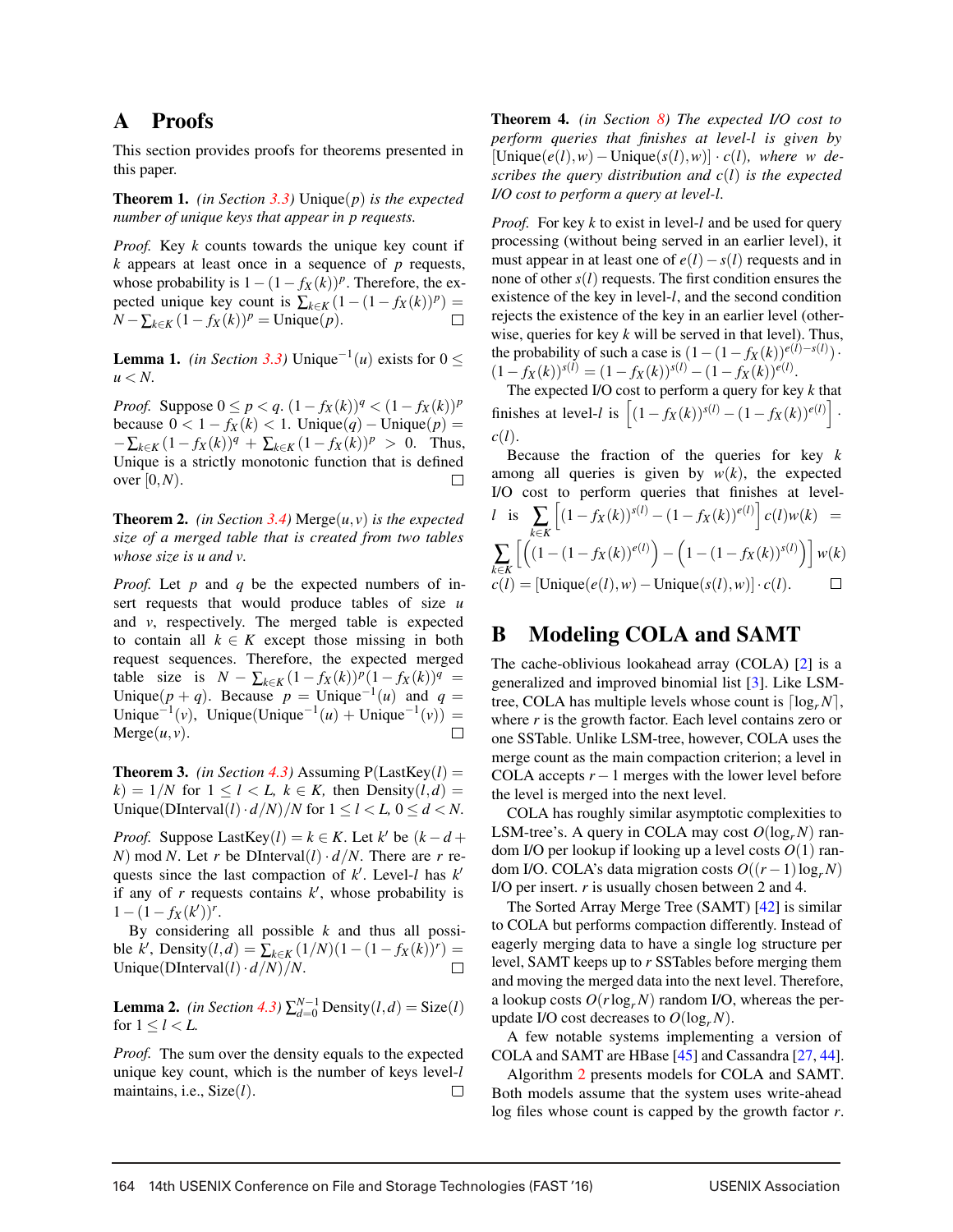```
1 // @param L maximum level
2 // @param wal write-ahead log file size
3 // @param r growth factor
4 // @return write amplification
5 function estimateWA_COLA(L, wal, r) {
6 local l, j, WA, interval[], write[];
7 // mem \rightarrow log<br>8 WA = 1;
     WA = 1;
9 // mem -> level-1; level-l -> level-(l+1)
10 interval[0] = wal;
11 for (l = 0; l < L - 1; l++) {
12 interval[1 + 1] = interval[1] \star r;
13 write[1 + 1] = 0;14 for (j = 0; j < r - 1; j++)15 write[l + 1] += merge(unique(interval[l]),
         unique(interval[1] * j));16 WA += write[1 + 1] / interval[1 + 1];
17 }
18 // level-(L-1) -> level-L
19 WA += unique(\infty) / interval[L - 1];
20 return WA;
21 }
22
23 function estimateWA_SAMT(L, wal, r) {
24 local l, WA, interval[], write[];
25 // mem -> log
26 WA = 1;
27 // mem -> level-1; level-1 -> level-(1+1)<br>28 interval[0] = wal:
    interval[0] = wal;29 for (l = 0; l < L - 1; l++) {
30 interval[1 + 1] = interval[1] * r;<br>31 write[1 + 1] = r * unique(interval
31 write[1 + 1] = r \times unique(interval[1]);<br>32 WA += write[1 + 1] / interval[1 + 1]
       WA += write[1 + 1] / interval[1 + 1];33 }
34 // level-(L-1) -> level-L
35 WA += unique(\infty) / interval[L - 1];
36 return WA;
37 }
```
Algorithm 2: Pseudocode of models of WA of COLA and SAMT.

In COLA, line #15 calculates the amount of writes for a level that has already accepted *j* merges ( $0 \le j < r - 1$ ). Compaction of the second-to-last level is treated specially because the last level must be large enough to hold all unique keys and has no subsequent level (line #19). The SAMT model is simpler because it defers merging the data in the same level.

# C Modeling Universal Compaction

Algorithm 3 models RocksDB's universal compaction using a table-level simulation presented in Section 5. Line #15 estimates the size of a new SSTable created from insert requests. Line #26, #43, and #55 predict the outcome of SSTable merges caused of different compaction triggers.

merge all() takes a list of (multiple) SSTable sizes and returns the expected size of the merge result (i.e., Unique( $\sum_i$ Unique<sup>-1</sup>(sizes[*i*]))).